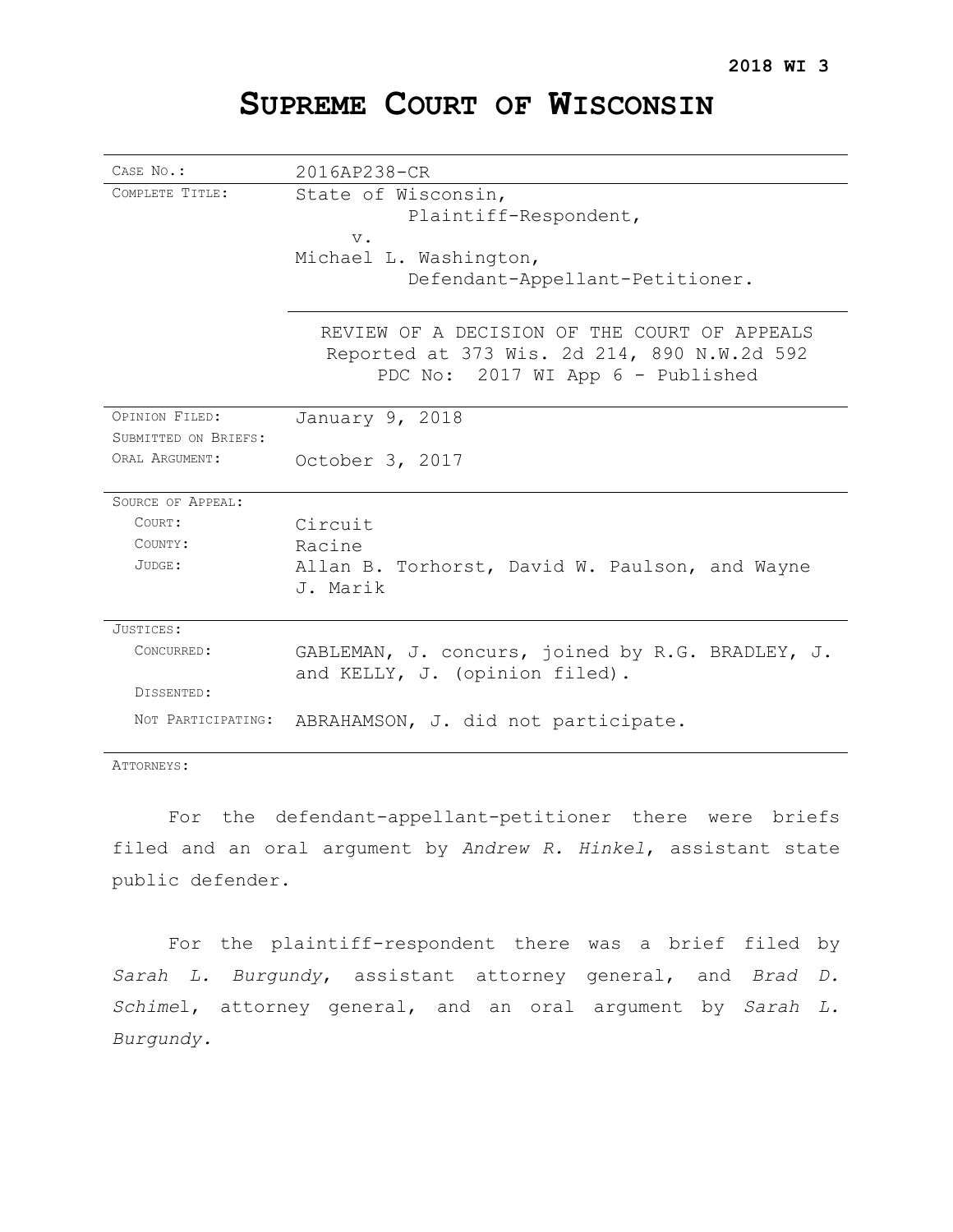## **2018 WI 3**

#### NOTICE

**This opinion is subject to further editing and modification. The final version will appear in the bound volume of the official reports.** 

No. 2016AP238-CR (L.C. No. 2011CF414)

STATE OF WISCONSIN THE STATE OF WISCONSIN THE STATE OF STATE OF STATE OF STATE OF STATE OF STATE OF STATE OF STATE OF STATE OF STATE OF STATE OF STATE OF STATE OF STATE OF STATE OF STATE OF STATE OF STATE OF STATE OF STATE

**State of Wisconsin,**

 **Plaintiff-Respondent,**

#### **v.**

 $\overline{a}$ 

**Michael L. Washington,**

### **Defendant-Appellant-Petitioner.**

**JAN 9, 2018**

**FILED**

Diane M. Fremgen Clerk of Supreme Court

REVIEW of a decision of the Court of Appeals. *Affirmed.*

¶1 ANN WALSH BRADLEY, J. The petitioner, Michael L. Washington ("Washington"), seeks review of a published court of appeals decision affirming his judgment of conviction and the circuit court's order denying his postconviction motion.<sup>1</sup> He asserts that the court of appeals erred in determining that, by

 $1$  State v. Washington, 2017 WI App 6, 373 Wis. 2d 214, 890 N.W.2d 592 (affirming the judgment and order of circuit court for Racine County, Wayne J. Marik, Allan B. Torhorst, and David W. Paulson, Judges).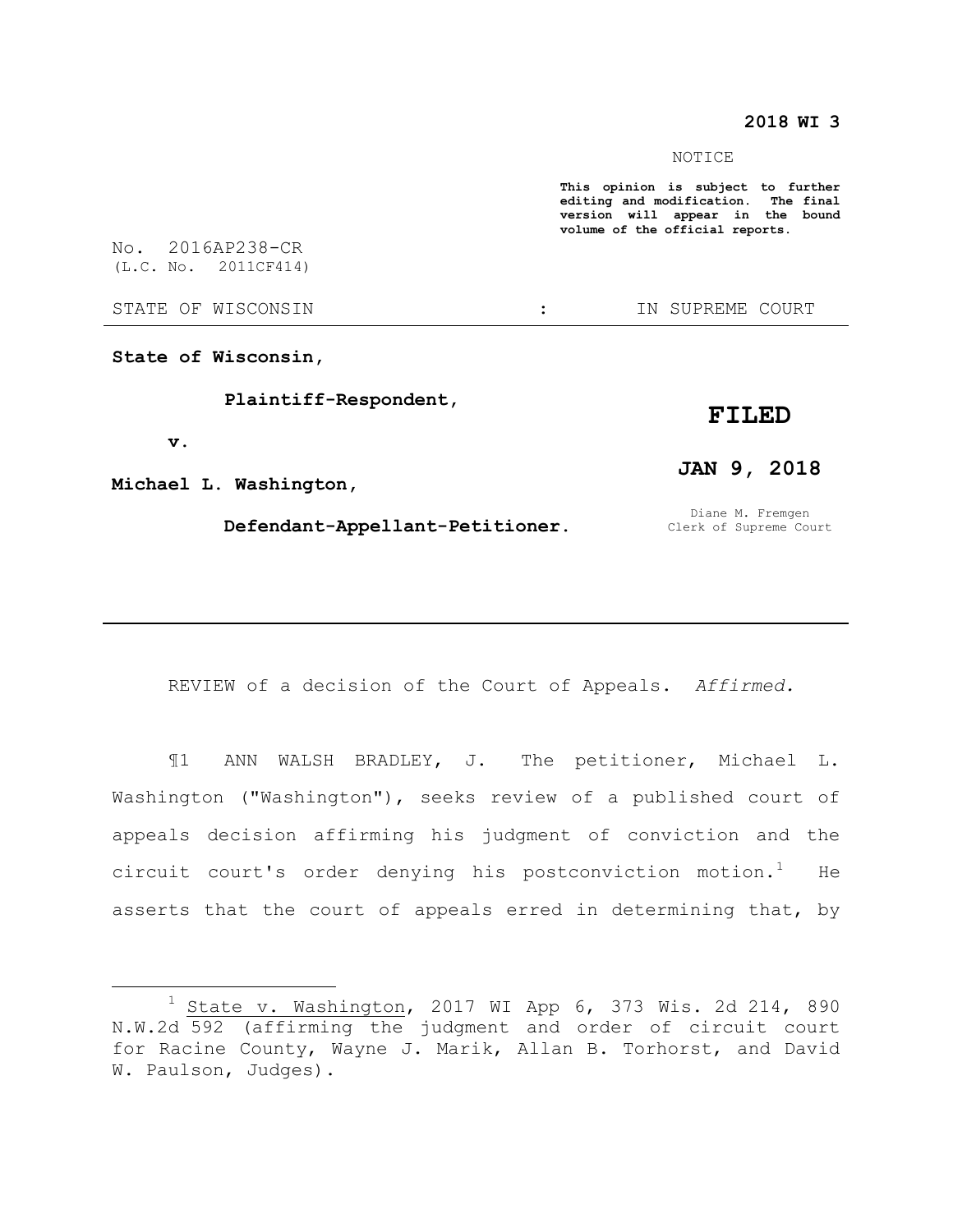his conduct, he waived his statutory right to be present at trial.

¶2 Washington specifically contends that his right to be present at trial pursuant to Wis. Stat. § 971.04(1)(b) (2013-14) was violated.<sup>2</sup> He argues that the court erred in determining that his conduct waived his statutory right to be present given that  $\frac{1}{2}$  971.04(3) permits waiver only after the trial has begun.<sup>3</sup>

¶3 We conclude that Wis. Stat. § 971.04(3) does not apply here. It does not place any limitation on a defendant's ability to waive the right to be present at any portion of trial.

¶4 We further determine that Washington, by his conduct, waived his Wis. Stat. § 971.04(1) right to be present at trial. Although we reach this determination under the facts presented, we emphasize that the best practice is an on-the-record waiver colloquy.

¶5 Accordingly, we affirm the decision of the court of appeals.

I

¶6 The State charged Washington with burglary and obstructing an officer. He was apprehended near the apartment

All subsequent references to the Wisconsin Statutes are to the 2013-14 version unless otherwise indicated.

 $3$  See infra,  $\text{M22 n.7, 29.}$ 

 $\overline{a}$ 

 $2$  Wis. Stat. § 971.04(1)(b) provides, in relevant part: "Except as provided in subs. (2) and (3), the defendant shall be present: . . . [a]t trial . . . . "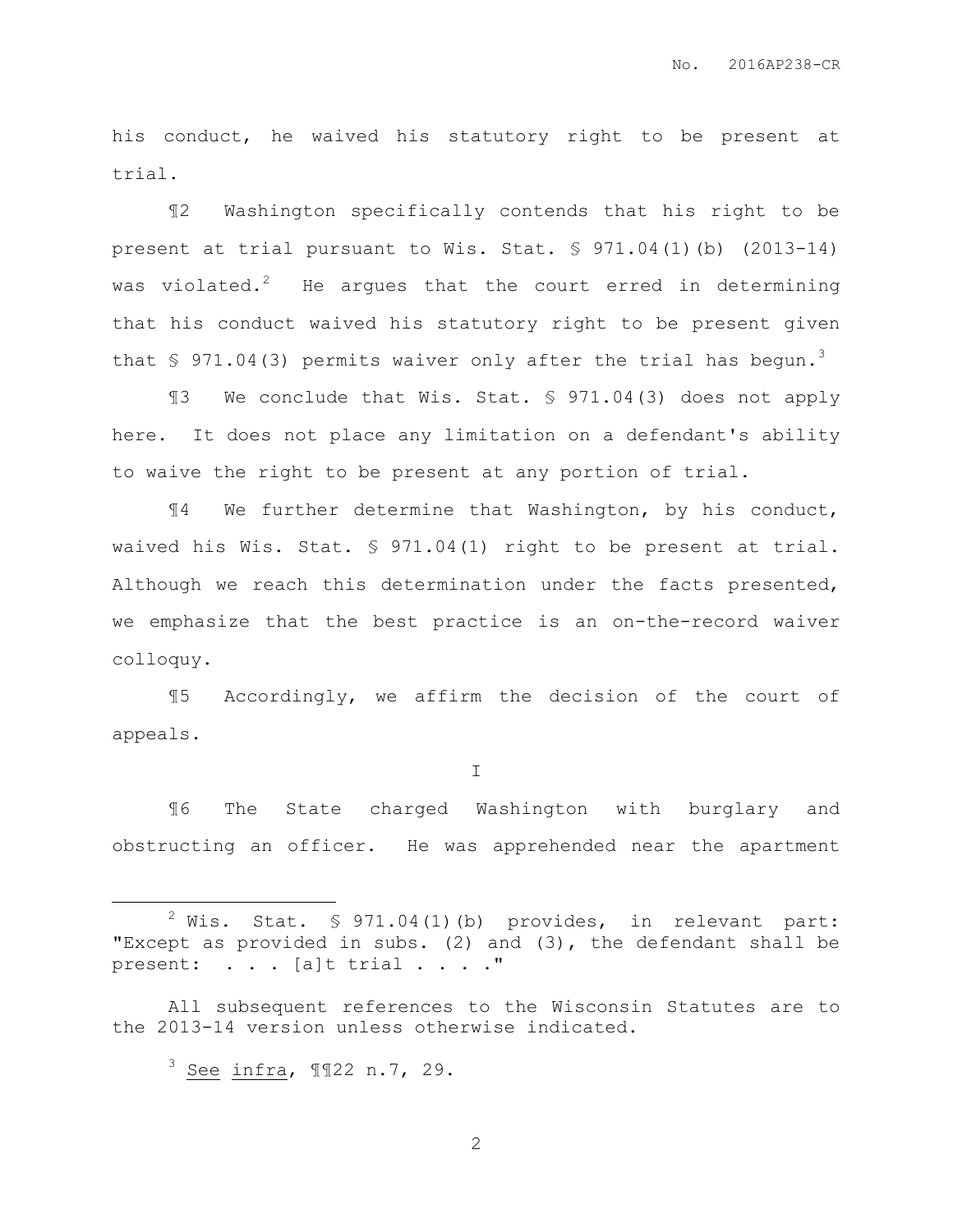where the burglary occurred and was uncooperative with law enforcement.

¶7 Washington's first appointed attorney was allowed to withdraw from the representation due to a breakdown in the attorney-client relationship. Less than a month later, Washington's second appointed attorney filed a motion to withdraw as counsel, citing an attorney-client relationship that was "irreparably broken" and a "fundamental difference of opinion regarding what defenses are appropriate and viable in this case." The circuit court granted the motion to withdraw and a third attorney was appointed to represent Washington.

¶8 Washington's third appointed attorney also moved to withdraw. The circuit court initially granted the motion, but then rescinded its ruling to give effect to Washington's previously filed speedy trial demand.

¶9 On the eve of jury selection, Washington's third appointed attorney again moved to withdraw, citing a broken attorney-client relationship as evidenced by Washington's repeated filing of pro se motions without consulting counsel. The circuit court denied the motion to withdraw, explaining its belief "that this is in a sense an act of manipulation on the part of Mr. Washington[.]"

¶10 The case proceeded to jury selection the following day and a jury was chosen. The next morning, before the jury was sworn, Washington's counsel informed the court that she had learned of some new, possibly exculpatory information. Washington agreed to withdraw his speedy trial demand and the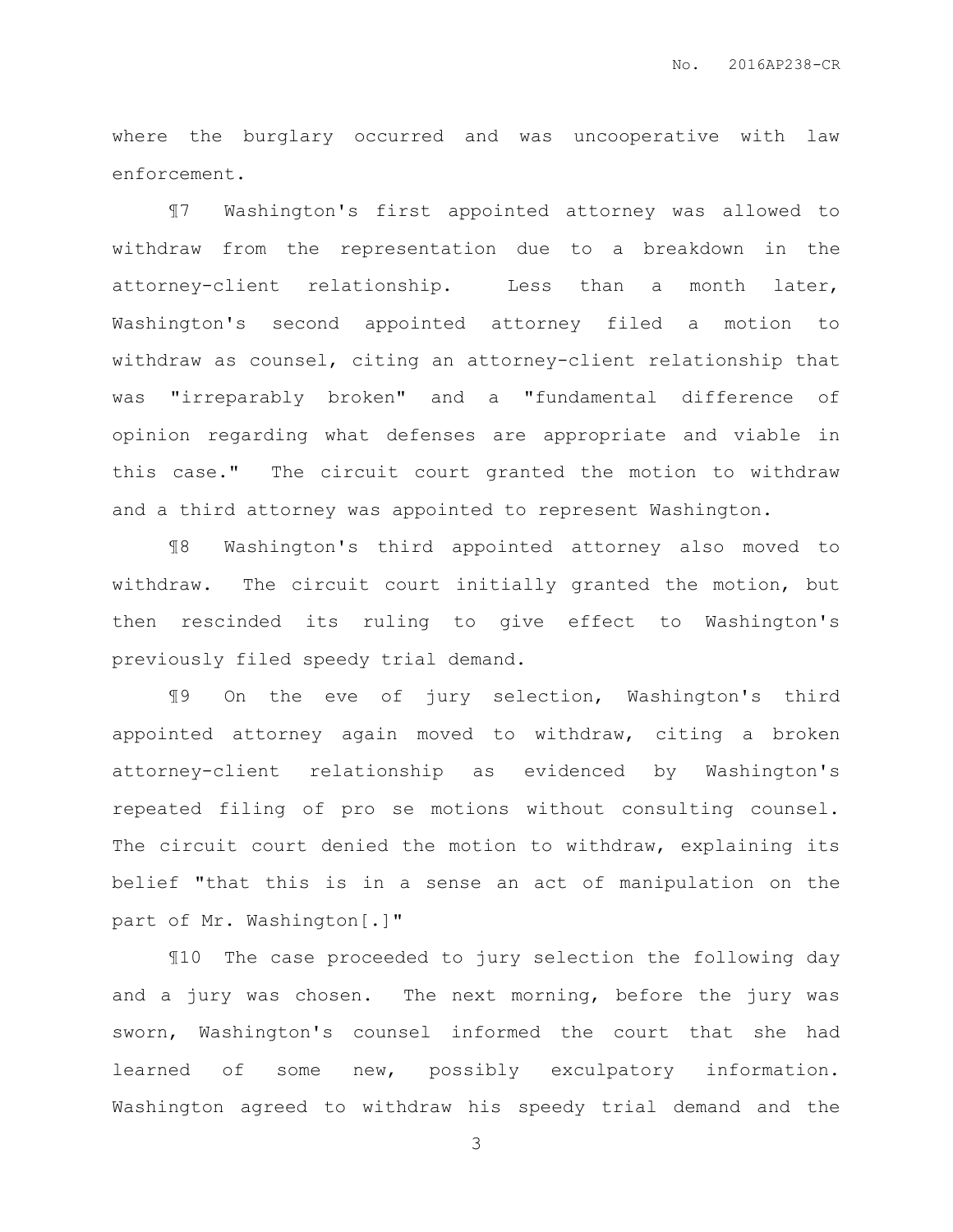circuit court dismissed the jury. It rescheduled the trial for a date approximately three months later.

¶11 Washington's counsel further advised the court that her relationship with Washington had improved and the two "have been working very well together[.]" She therefore asked "the [c]ourt to not consider [her] motions to withdraw." The circuit court indicated that it was "pleased to hear that the relationship has improved, and that you are now working together very well."

¶12 However, Washington's relationship with his counsel quickly soured again. At the next status hearing, Washington's counsel submitted yet another motion to withdraw. The circuit court expressed concern that "we have a pattern developing where no matter who is appointed to represent you[,] if they don't tell you what you want to hear you're going to not get along with them and you're going to ask them to withdraw. And I can see this going on indefinitely." Consequently, the circuit court denied the motion to withdraw.

¶13 On the day the second scheduled trial was to commence, Washington's counsel informed the circuit court that Washington was again being uncooperative. She explained that "[h]e stated that [she] was not his attorney." The circuit court then turned to address Washington and the following exchange ensued:

THE COURT: Well, sir, we've been down this road so many times over and over and over.

DEFENDANT: And we can keep going over and over it again.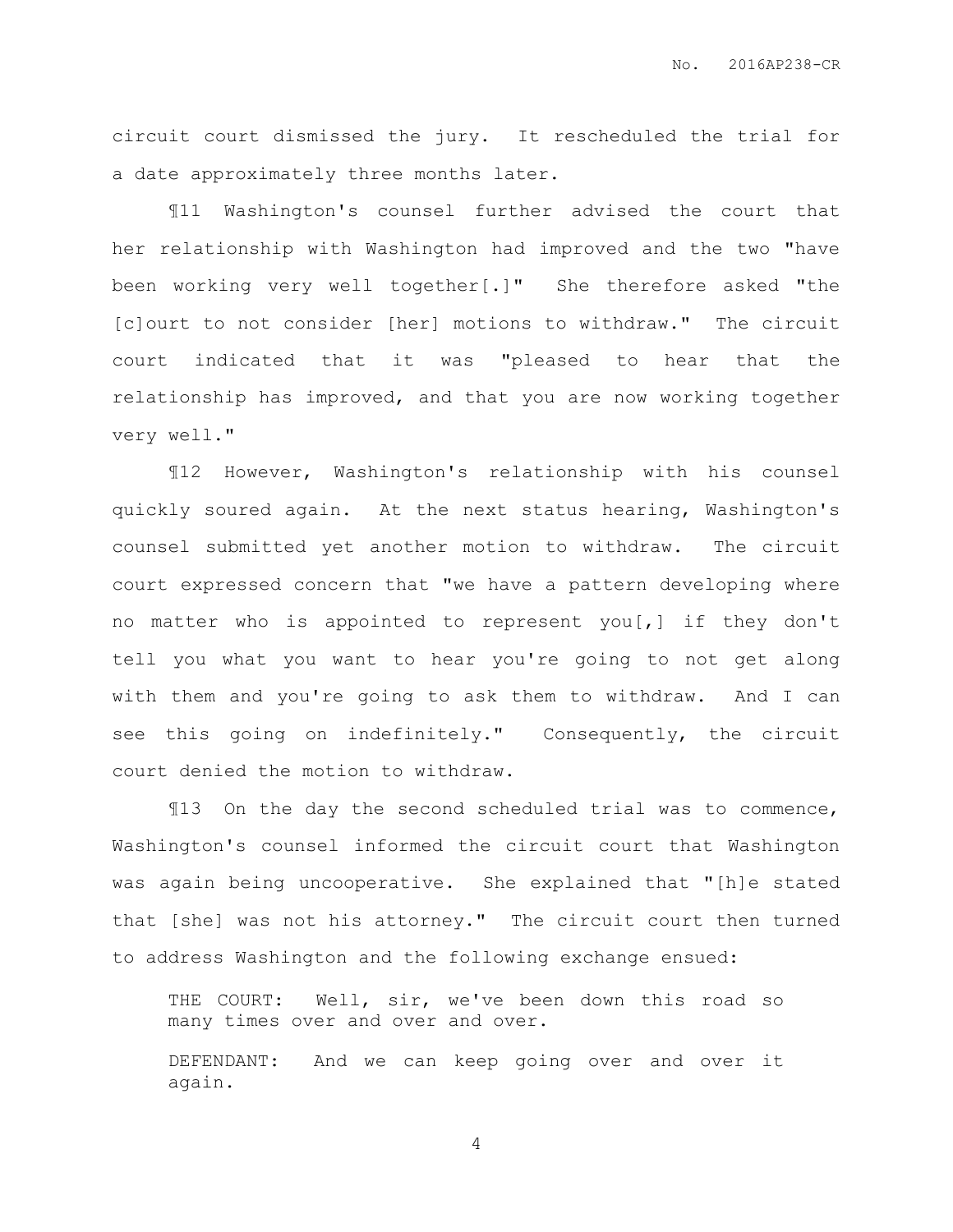THE COURT: No, we're -

DEFENDANT: She's not representing me, man.

THE COURT: Sir, the matter is set for trial.

DEFENDANT: I don't know what it's set for, she ain't representing me.

THE COURT: All right, Mr. Washington?

DEFENDANT: I'm telling you she's not representing me, man.

THE COURT: Sir, will you let me speak. The matter is scheduled for a jury trial this afternoon. And it is going to be going forward as a jury trial. We have addressed this issue of who is your  $-$ 

DEFENDANT: I said she's not representing me and we ain't going no trial now, I mean that.

THE COURT: Sir, we will go forward with the trial and if necessary you may have to be removed from the courtroom.

DEFENDANT: I'm gone. She's not representing me.

¶14 The circuit court then stated:

[T]he record may reflect that Mr. Washington semi was removed and semi left on his own after the last outburst. So we are out of his presence right now. And the real issue that has come up here is one of manipulation. I think Mr. Washington has been trying to manipulate this case in my opinion for a very long period of time.

In the words of the circuit court, Washington's demeanor was "physically aggressive and threatening."

¶15 Washington was taken back to the jail and refused to return to the courtroom. Outside of Washington's presence, the circuit court discussed with both counsel how it was going to proceed. Citing State v. Divanovic, 200 Wis. 2d 210, 546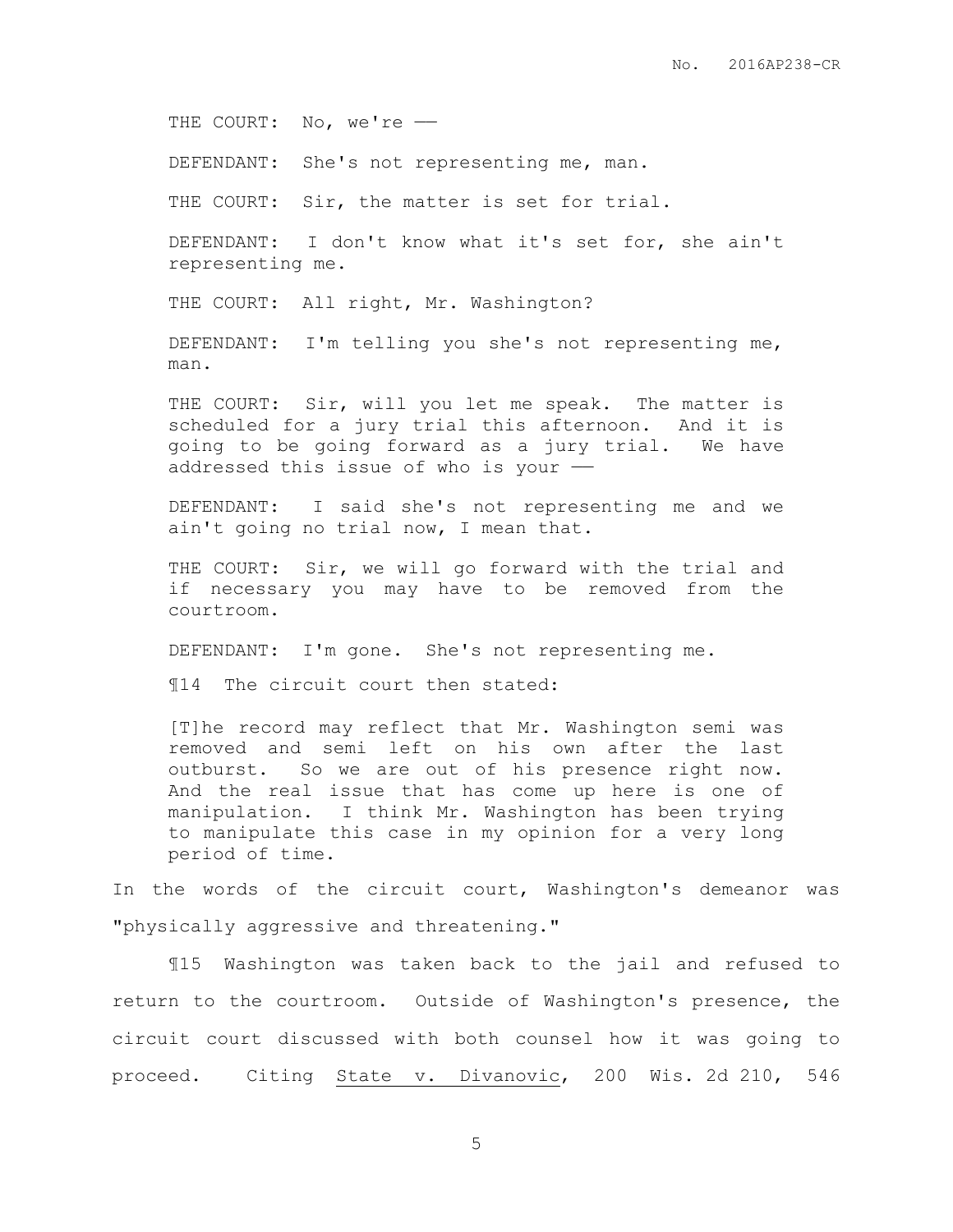N.W.2d 501 (Ct. App. 1996), the circuit court ultimately determined that the trial should proceed because the defendant had waived his right to be present.<sup>4</sup> The circuit court suggested that the "proper procedure" indicated that Washington should be "escorted involuntarily to court for trial" and that "[i]f he is uncooperative he should be warned on the record by the court that if his lack of cooperation continues he will be removed from the courtroom."

¶16 However, the circuit court did not follow this course of action. Instead, it determined that "attempting to involuntarily bring Mr. Washington back into court would unduly jeopardize the safety of officers and perhaps even Mr. Washington since his aggressiveness and his attitude suggest that he may be physically resistant to being brought back in and that it could result in an altercation." The circuit court further observed the prejudice that could result to Washington if he were to be brought in against his will in front of the jury.

¶17 Determining that Washington waived his constitutional right to be present, the circuit court concluded that the trial

 $\overline{a}$ 

 $4$  In State v. Divanovic, 200 Wis. 2d 210, 214, 546 N.W.2d 501 (Ct. App. 1996), the defendant refused to participate in proceedings. The record revealed repeated contacts by the defendant's counsel, various court representatives, and the judge urging the defendant to attend the proceedings and warning him that the trial would proceed without him if he refused to attend. Id. at 221. The court of appeals determined that the defendant had waived his constitutional right to be present. Id. at 222.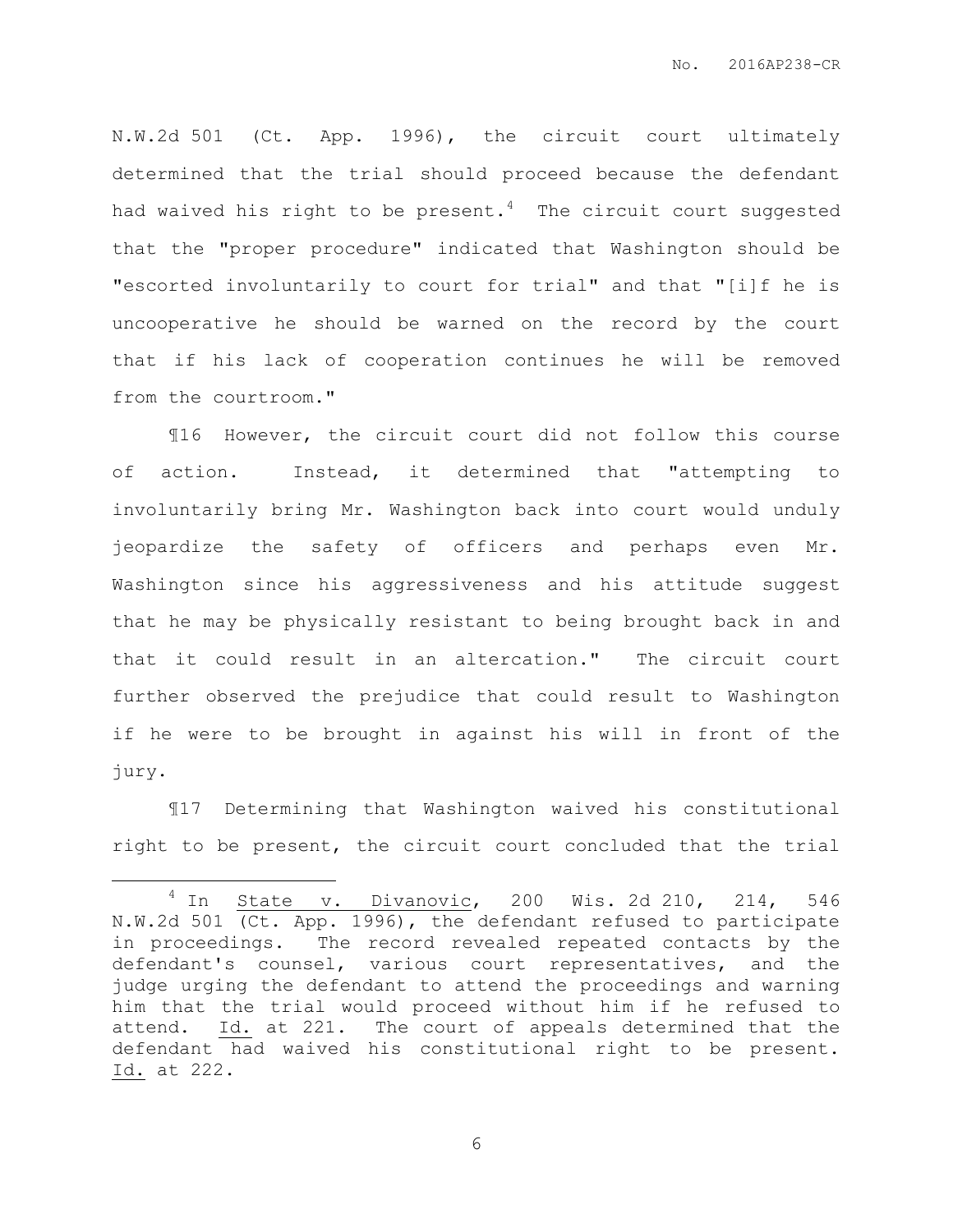would go forward in Washington's absence. It observed that "[Washington's] conduct has been so disruptive that there's no way to proceed with the trial with him here." The circuit court emphasized the manipulative history of Washington's conduct and his unwillingness to be present and cooperate or communicate with his attorney.<sup>5</sup> It further explained that Washington would have the opportunity to consult with counsel and return to the courtroom if he could maintain the proper decorum:

Certainly at any point in time that Mr. Washington is willing to cooperate and behave he has the opportunity to return to this courtroom. Counsel will continue to represent him. Counsel will have reasonable opportunities to confer with him during the course of trial. And he should be periodically advised and we'll figure out how frequently this will be done and in what way it will be done of his right to return to the courtroom if he wishes to do that.

 $\overline{a}$ 

 $5$  In making its determination, the circuit court stated:

I think that given the history first of all we have a series of positions taken by Mr. Washington and various instances of conduct on his behalf that again I don't want to wear out the word, but I can't characterize it as being anything other than manipulative in attempting to prevent this matter from going forward now to the point of refusing to come to court and to participate. And given that history and given his conduct today without there being any real showing that except for his attitude there's been any interference with the attorney/client relationship . . . , but that is due solely to the conduct of Mr. Washington it appears, and his unwillingness to even communicate with much less cooperate with counsel. That he has in fact waived his constitutional rights to be present.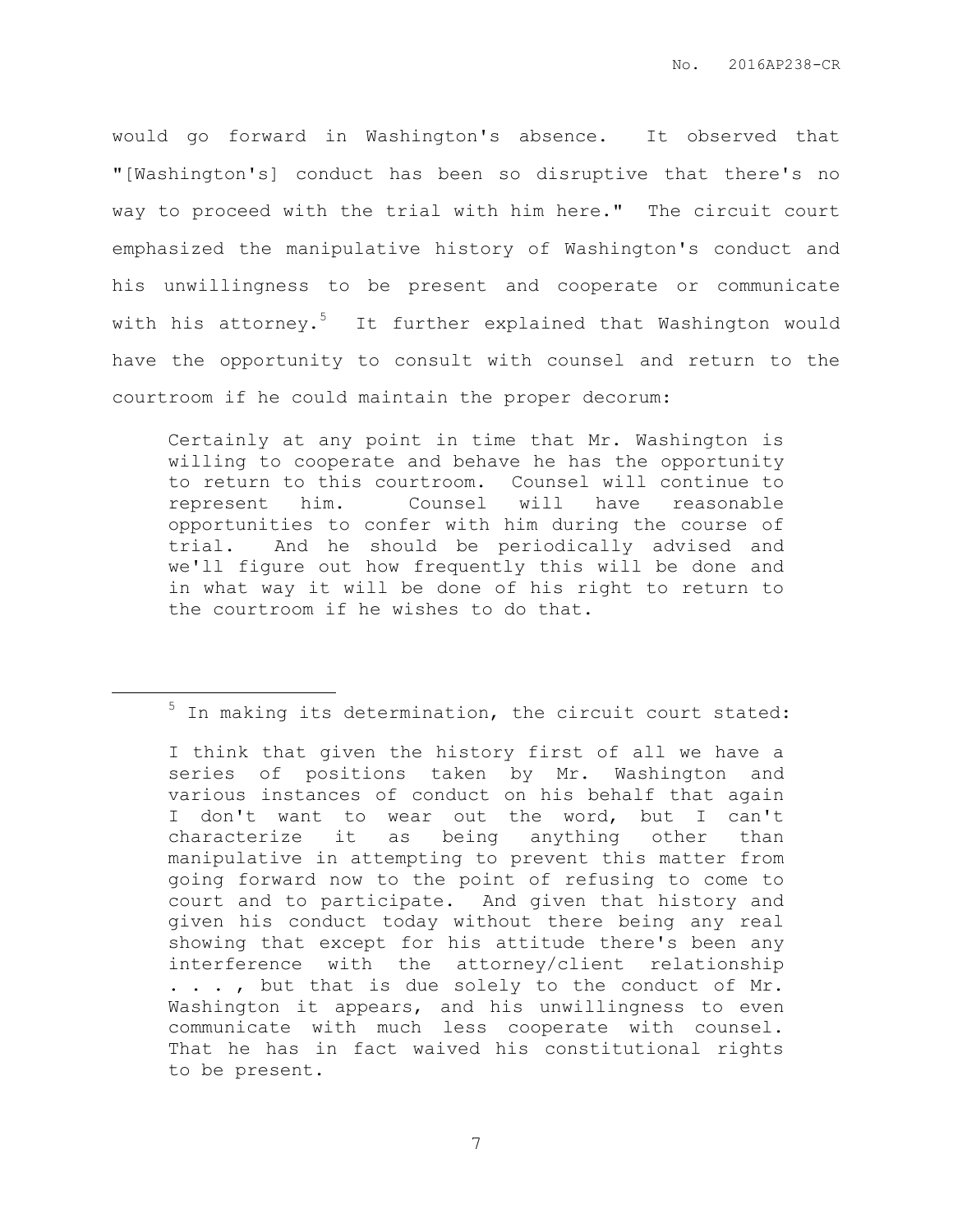The case proceeded to jury selection in Washington's absence, and the selected jurors returned the next day to be sworn and begin the trial.

¶18 As will be more fully detailed below, Washington was offered the opportunity to return to the courtroom five times. See infra, ¶¶41-50. Court personnel or counsel communicated with him twice prior to jury selection and three times during the single-day trial—directly prior to the beginning of trial, during a recess in testimony, and prior to the verdict being read. Each time Washington refused to participate.

¶19 Washington's trial, not including jury selection, lasted five to six hours.<sup>6</sup> The State presented three witnesses and Washington did not present any.

¶20 The jury convicted Washington of both charges. Approximately three months after trial, with Washington present, the circuit court sentenced him to ten years' imprisonment, bifurcated as five years of initial confinement followed by five years of extended supervision.

¶21 Washington filed a motion for postconviction relief. He did not challenge the circuit court's determination that he had knowingly, intelligently, and voluntarily waived his

 $\overline{a}$ 

 $6$  There is a discrepancy in the record regarding the time the jury began its deliberations. According to the court minutes, the jury was excused for deliberations at 1:55 p.m., while the transcript of the trial indicates it was at 2:55 p.m. In either event, Washington's trial occupied only a short period of time.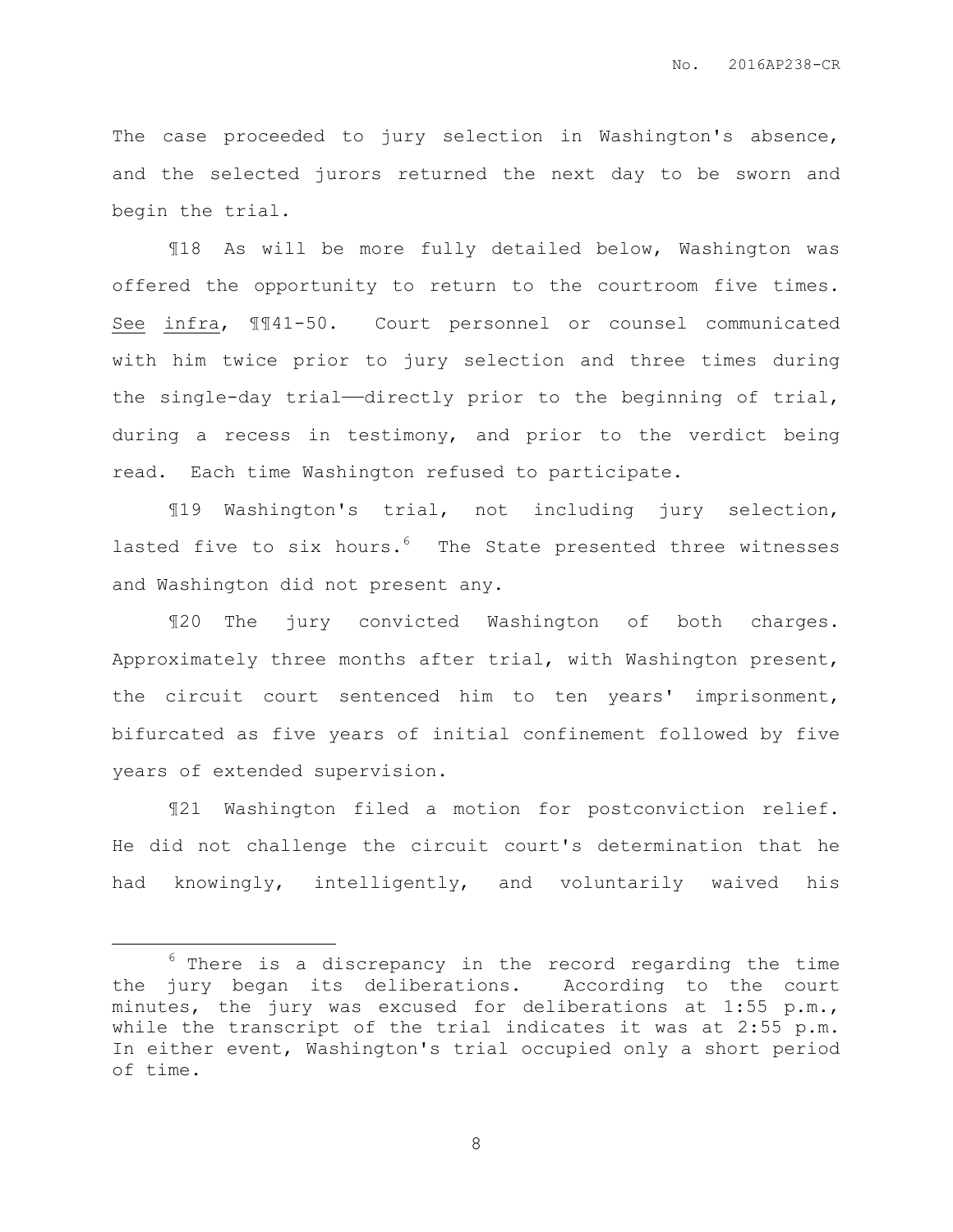constitutional right to be present at trial. Rather, he premised his motion on Wis. Stat. § 971.04(3), contending that the trial should not have taken place in his absence unless he was "present at the beginning of  $trial.^{n^7}$  The circuit court denied the motion.

¶22 On appeal, Washington renewed this argument. The court of appeals affirmed the circuit court, concluding that "Washington waived his statutory right to be present at the trial and the court held that right open to Washington throughout the trial proceedings." State v. Washington, 2017 WI App 6, ¶21, 373 Wis. 2d 214, 890 N.W.2d 592.

II

¶23 This case requires the court to interpret and apply Wis. Stat. § 971.04(1) and (3). Statutory interpretation and application present questions of law that this court reviews independently of the determinations rendered by the circuit court and court of appeals. State v. Soto, 2012 WI 93, ¶14, 343 Wis. 2d 43, 817 N.W.2d 848.

 $\overline{a}$ 

 $7$  Wisconsin Stat. § 971.04(3) provides in relevant part:

If the defendant is present at the beginning of the trial and thereafter, during the progress of the trial or before the verdict of the jury has been returned into court, voluntarily absents himself or herself from the presence of the court without leave of the court, the trial or return of verdict of the jury in the case shall not thereby be postponed or delayed, but the trial or submission of said case to the jury for verdict and the return of verdict thereon, if required, shall proceed in all respects as though the defendant were present in court at all times.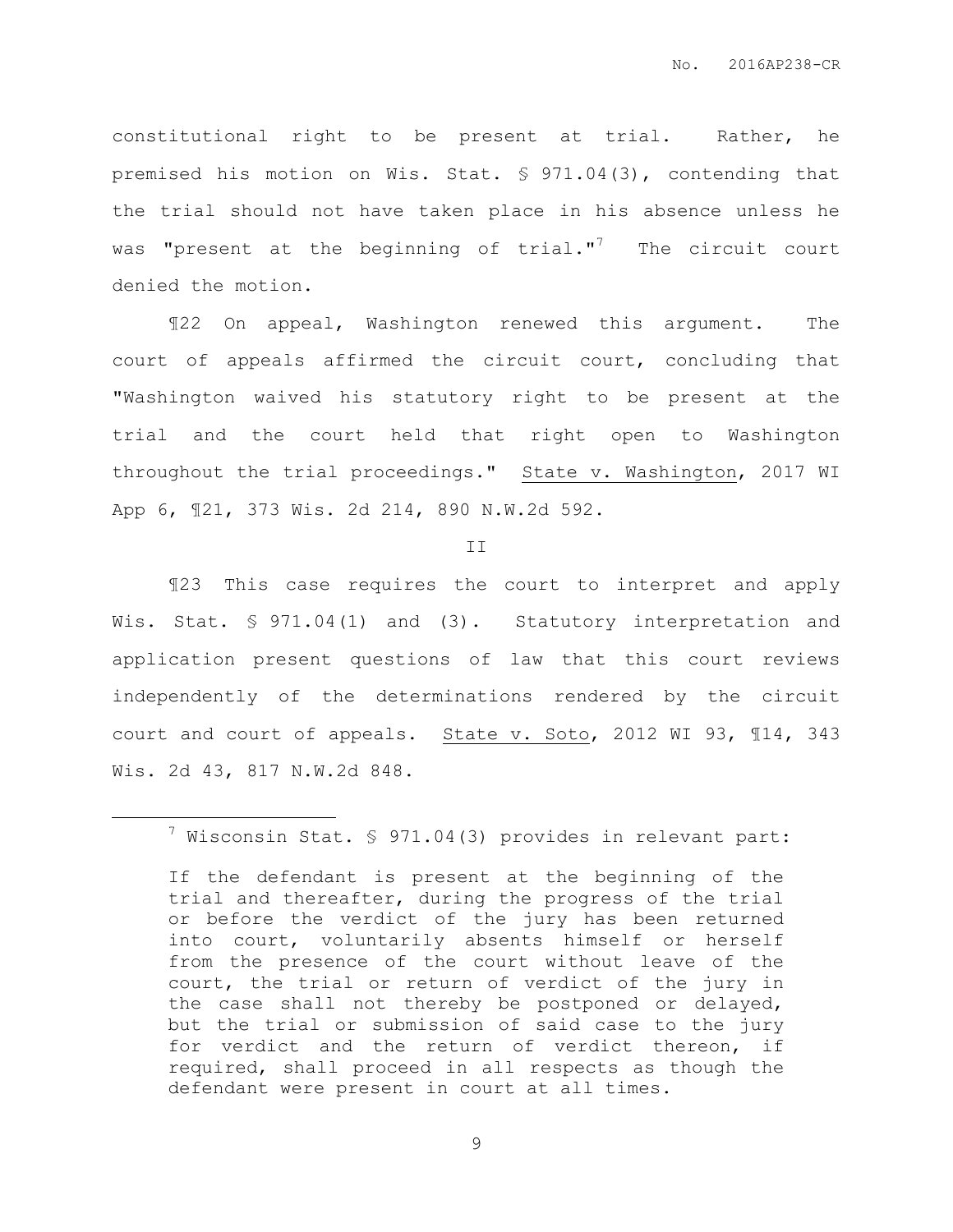¶24 Similarly, whether a defendant's statements and actions in a criminal proceeding constitute a waiver of the statutory right to be present is a question of law. Id. (citing State v. Ward, 2009 WI 60, ¶17, 318 Wis. 2d 301, 767 N.W.2d 236). Again, we review this question independently of the determinations rendered by the circuit court and court of appeals. Id.

#### III

¶25 To provide context to the questions before us, we examine first the bases of the defendant's right to be present at trial.

¶26 A defendant has both a constitutional and a statutory right to be present at trial and at certain pre-trial proceedings. U.S. Const. amends. VI, XIV; Wis. Const. art. 1, § 7; Wis. Stat. § 971.04; see also State v. Alexander, 2013 WI 70, ¶22, 349 Wis. 2d 327, 833 N.W.2d 126 (citing Leroux v. State, 58 Wis. 2d 671, 689, 207 N.W.2d 589 (1973)).

¶27 The constitutional right to be present arises from the confrontation clause and the Fourteenth Amendment of the United States Constitution and grants the right to be present in the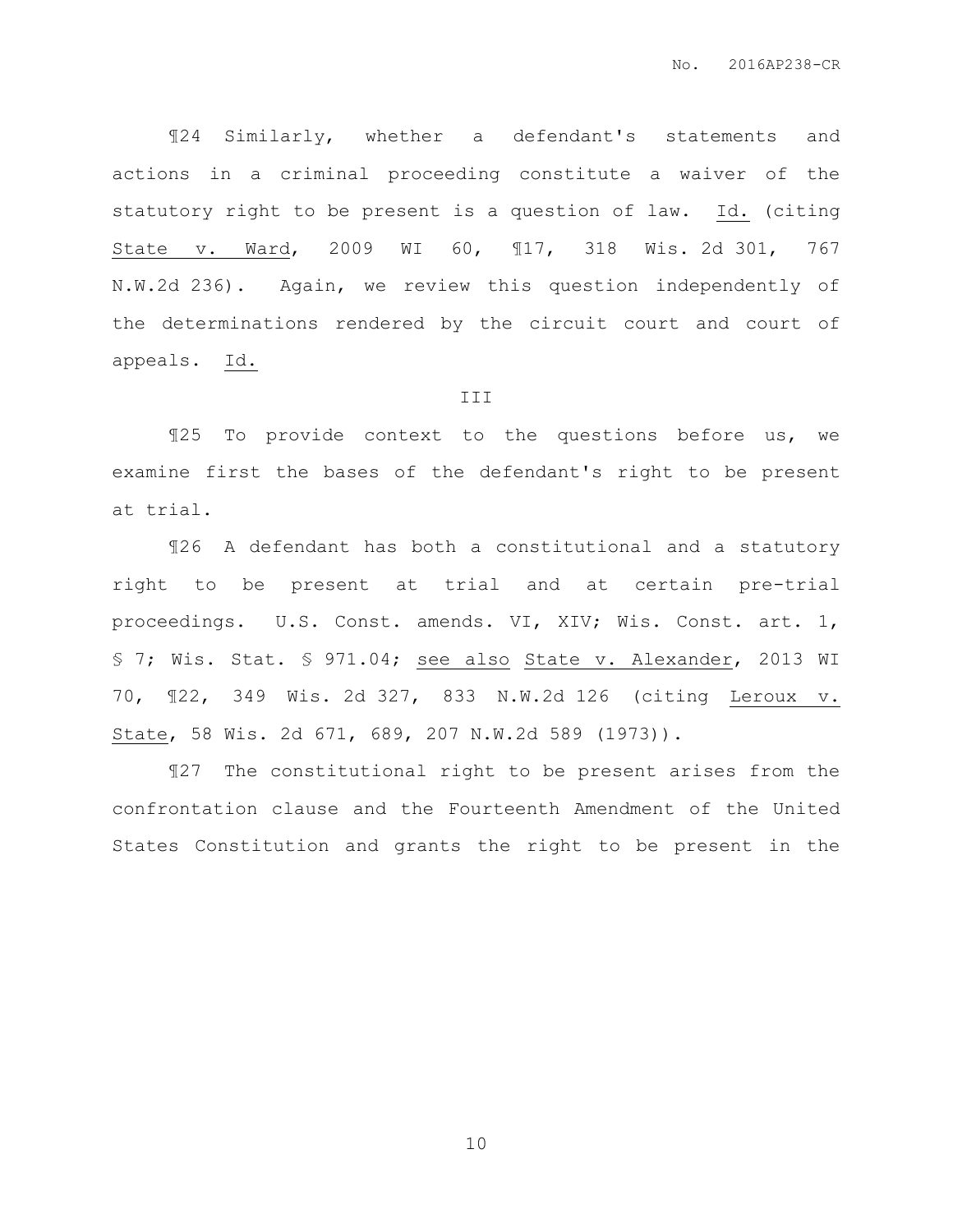courtroom at every stage of trial.<sup>8</sup> State v. Haynes, 118 Wis. 2d 21, 25, 345 N.W.2d 892 (Ct. App. 1984) (citation omitted). However, a defendant may waive this right by conduct or by express waiver. Divanovic, 200 Wis. 2d at 220; see also Illinois v. Allen, 397 U.S. 337, 345-46 (1970). "[W]hen a defendant is voluntarily absent from the trial proceedings, a defendant's failure to assert the right to be present can constitute an adequate waiver and an express waiver on the record is not essential." Divanovic, 200 Wis. 2d at 220.

¶28 In addition to the constitutional right to be present, Wisconsin law provides a statutory right to be present at certain proceedings. Pursuant to Wis. Stat. § 971.04(1), a defendant has the right to be present at arraignment, trial, voir dire, and the return of the verdict, among other proceedings.<sup>9</sup>

A

¶29 Washington does not dispute that he waived his constitutional right to be present. Rather, he focuses on one

 $9$  See infra,  $138$ .

 $\overline{a}$ 

 $8$  The confrontation clause of the Sixth Amendment to the United States Constitution provides that "[i]n all criminal prosecutions, the accused shall enjoy the right . . . to be confronted with the witnesses against him[.]" U.S. Const. amend. VI. "[T]he Fourteenth Amendment makes the guarantees of this clause obligatory upon the States." Illinois v. Allen, 397 U.S. 337, 338 (1970) (citing Pointer v. Texas, 380 U.S. 400 (1965)). A similar provision is present in the Wisconsin Constitution: "In all criminal prosecutions the accused shall enjoy the right . . . to meet the witnesses face to face." Wis. Const. art. 1, § 7.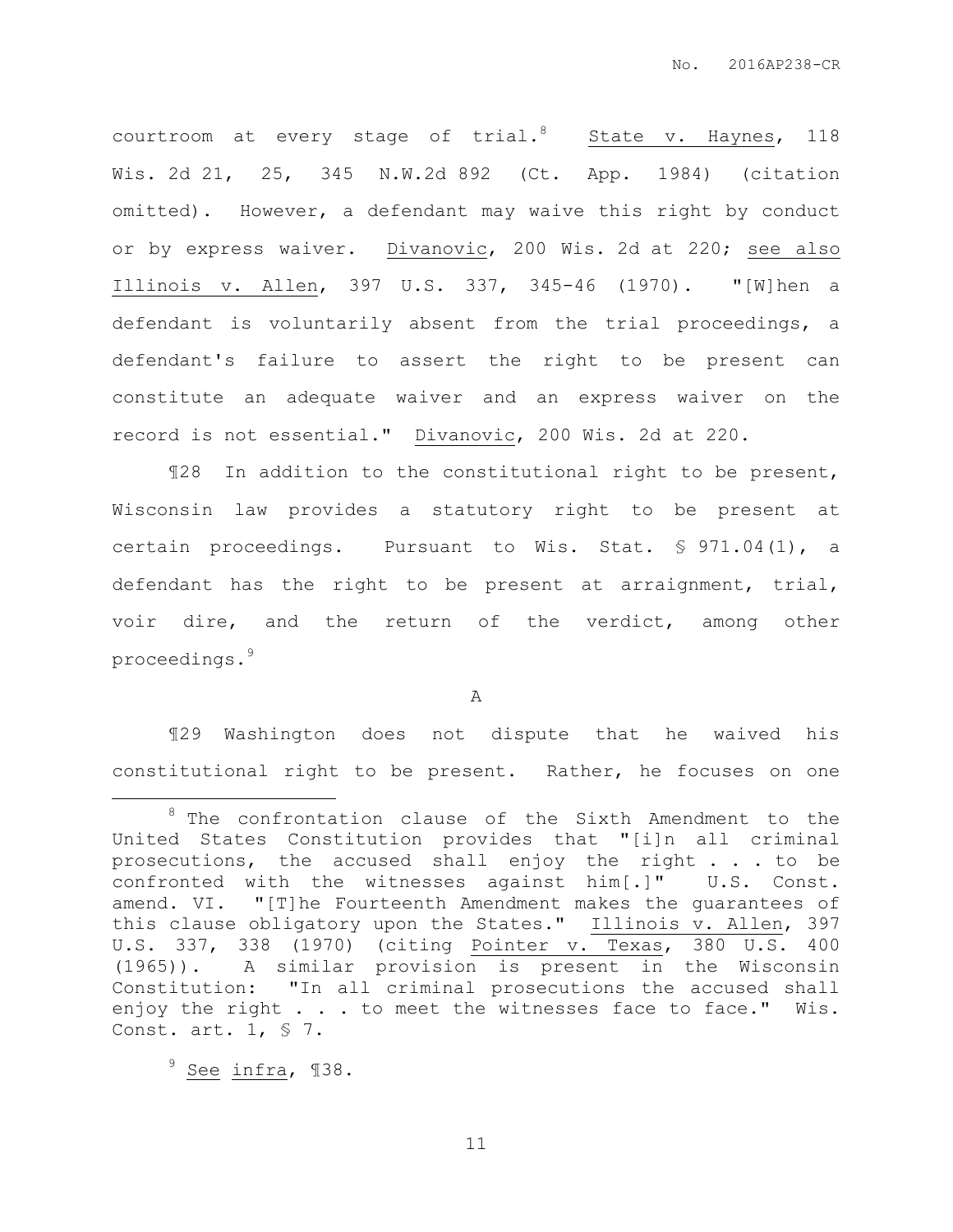exception to the general rule of presence that is enumerated by Wis. Stat. § 971.04(3). It provides in relevant part:

If the defendant is present at the beginning of the trial and thereafter, during the progress of the trial or before the verdict of the jury has been returned into court, voluntarily absents himself or herself from the presence of the court without leave of the court, the trial or return of verdict of the jury in the case shall not thereby be postponed or delayed, but the trial or submission of said case to the jury for verdict and the return of verdict thereon, if required, shall proceed in all respects as though the defendant were present in court at all times.

¶30 We begin by examining the text of the statute. Previously, we have determined that the phrase "beginning of the trial" in the context of Wis. Stat. § 971.04(3) occurs when the selection of the jury has been completed and the jury has been sworn, in other words, when jeopardy attaches.<sup>10</sup> State v. Miller, 197 Wis. 2d 518, 521-22, 541 N.W.2d 153 (Ct. App. 1995); see also State v. Koopmans, 210 Wis. 2d 670, ¶13, 563 N.W.2d 528 (1997).

¶31 The statute discusses a defendant voluntarily absenting him or herself without any mention of a requirement

 $\overline{a}$ 

 $10$  We observe that this definition of the "beginning of trial" differs from that utilized in federal court. "Initially present at trial" in the context of Fed. Rule Crim. Proc. 43(c) refers to the day that jury selection begins. U.S. v. Benabe, 654 F.3d 753, 771-72 (7th Cir. 2011). The concurrence seeks to overrule State v. Miller, 197 Wis. 2d 518, 541 N.W.2d 153 (Ct. App. 1995), and to instead interpret the "beginning of trial" for purposes of Wis. Stat. § 971.04(3) consistently with the federal rule. No party has asked us to do this. Further, we observe that the language of Wis. Stat. § 971.04(3) differs from that of Fed. Rule Crim. Proc. 43(c).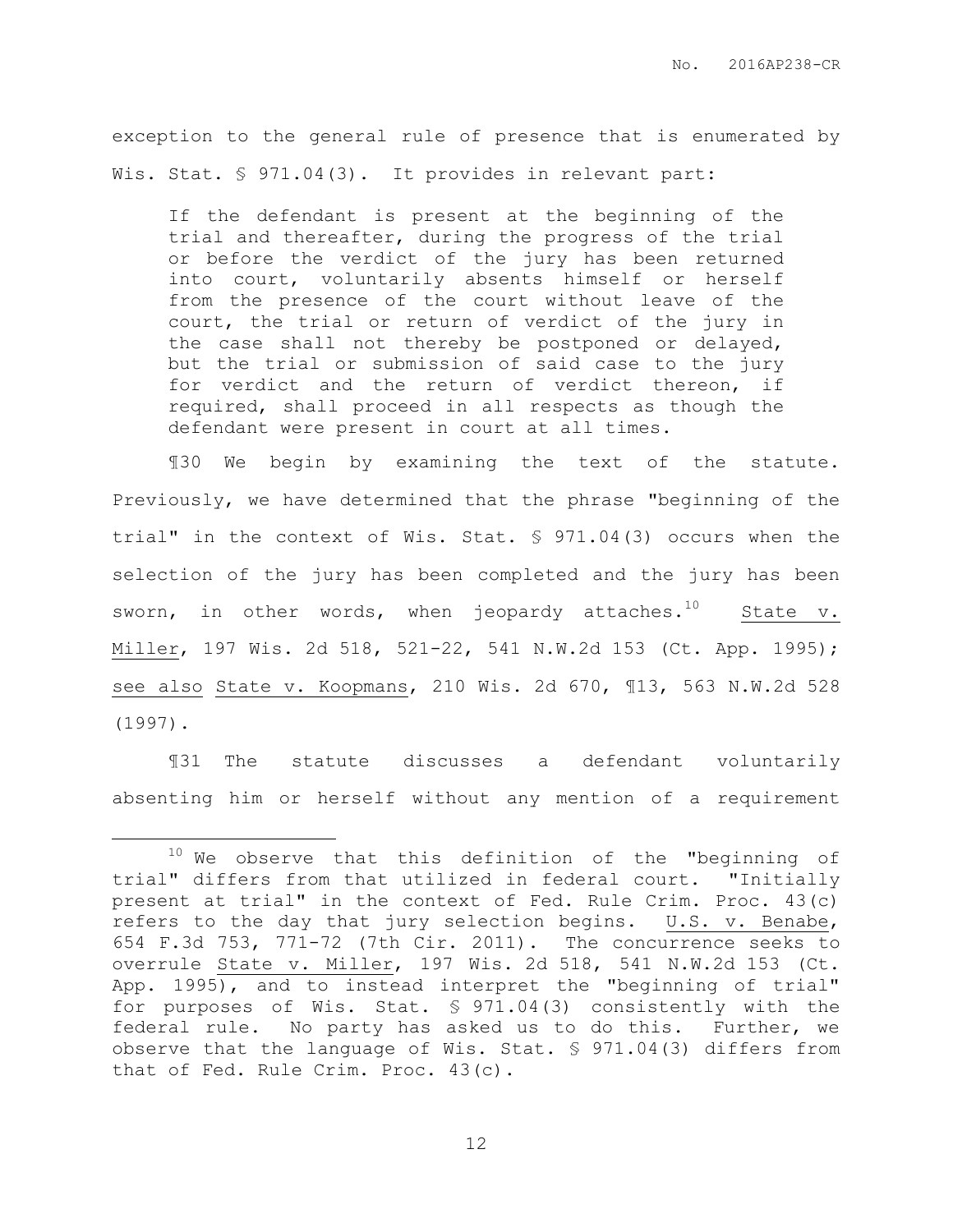that the defendant's action be taken knowingly. It sets forth a way that a defendant can forfeit the right to be present-by leaving after the jury has been sworn. $11$  The text of the statute does not limit a defendant's ability to waive the right to be present and does not purport to set forth the exclusive manner in which a defendant can relinquish the right to be present.

¶32 Washington asserts that he was unlawfully tried in absentia because he was not present when the jury was sworn in violation of Wis. Stat. § 971.04(3). His argument misses the mark. Wisconsin Stat. § 971.04(3) was created to attend to the situation in which a defendant absconds, not where an obstreperous defendant seeks to delay and disrupt proceedings through his own actions.

¶33 Additionally, the Judicial Council comments to Wis. Stat. § 971.04(3) state that "Sub. (3) is designed to prevent a defendant from stopping a trial which has commenced by absenting himself." § 63 note, ch. 255, Laws of 1969; see State ex rel. Kalal v. Cir. Ct. for Dane Cty., 2004 WI 58, ¶51, 271 Wis. 2d 633, 681 N.W.2d 110 ("legislative history is sometimes

 $\overline{a}$ 

<sup>&</sup>lt;sup>11</sup> Forfeiture is the "failure to make the timely assertion of a right." State v. Ndina, 2009 WI 21, ¶29, 315 Wis. 2d 653, 761 N.W.2d 612. Waiver, on the other hand, occurs when there is an affirmative "intentional relinquishment or abandonment of a known right or privilege." State v. Haynes, 118 Wis. 2d 21, 25, 345 N.W.2d 892 (Ct. App. 1984) (citation omitted). "In contrast to forfeiture, waiver typically applies to those rights so important to the administration of a fair trial that mere inaction on the part of a litigant is not sufficient to demonstrate that the party intended to forgo the right." Soto, 343 Wis. 2d 43, ¶37 (citing Ndina, 315 Wis. 2d 653, ¶31).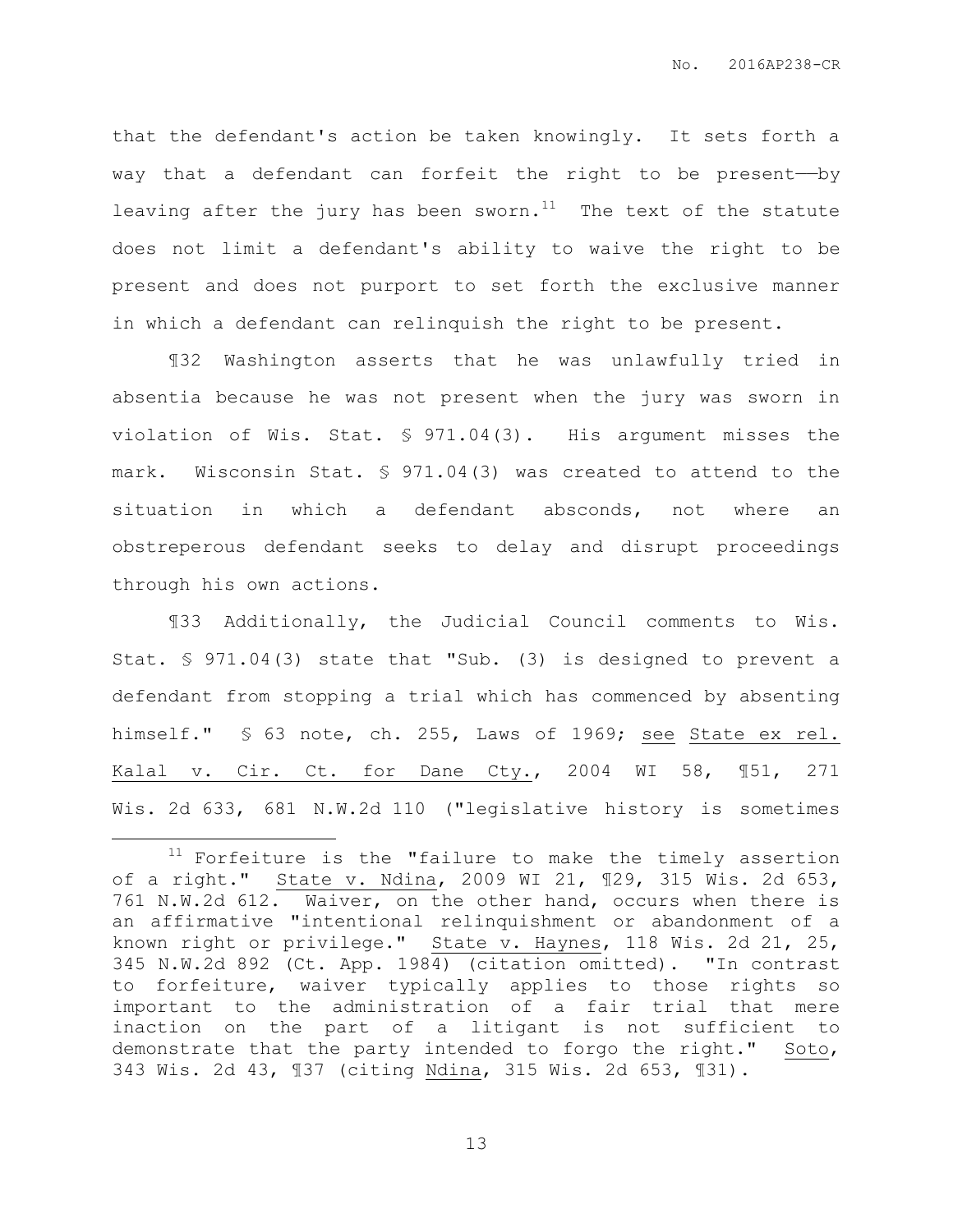consulted to confirm or verify a plain-meaning interpretation"). The statute was aimed at a defendant the court cannot locate. It is not aimed at a defendant who is easily located in the jail but steadfastly refuses to participate in any proceedings. A contrary interpretation would allow a defendant to be as disorderly as they pleased, and as long as the unruly conduct took place prior to the jury being sworn, there could be no consequence.

¶34 Washington seeks support for his contention that the circuit court violated his statutory right to be present in State v. Dwyer, 181 Wis. 2d 826, 512 N.W.2d 233 (Ct. App. 1994) and Koopmans, 210 Wis. 2d 670. In Dwyer, the defendant did not return to court after a recess while jury selection was ongoing. 181 Wis. 2d at 832. Dwyer was tried and convicted in absentia. Id. The court of appeals granted Dwyer a new trial, concluding that, because Dwyer was not present at the beginning of the trial, the circuit court violated Wis. Stat. § 971.04(3). Id. at 836-37.

¶35 In Koopmans, the defendant did not appear for two separate sentencing hearings, and there was evidence she had absconded to Belize. Koopmans, 210 Wis. 2d 670, ¶4. The circuit court concluded that Koopmans was voluntarily absent and sentenced her in absentia. Id. This court determined that although the circuit court may have "proceeded carefully and reasonably in attempting to resolve the situation[,]" Wis. Stat. § 971.04(1) is mandatory and requires a defendant's presence at sentencing. Id., ¶15.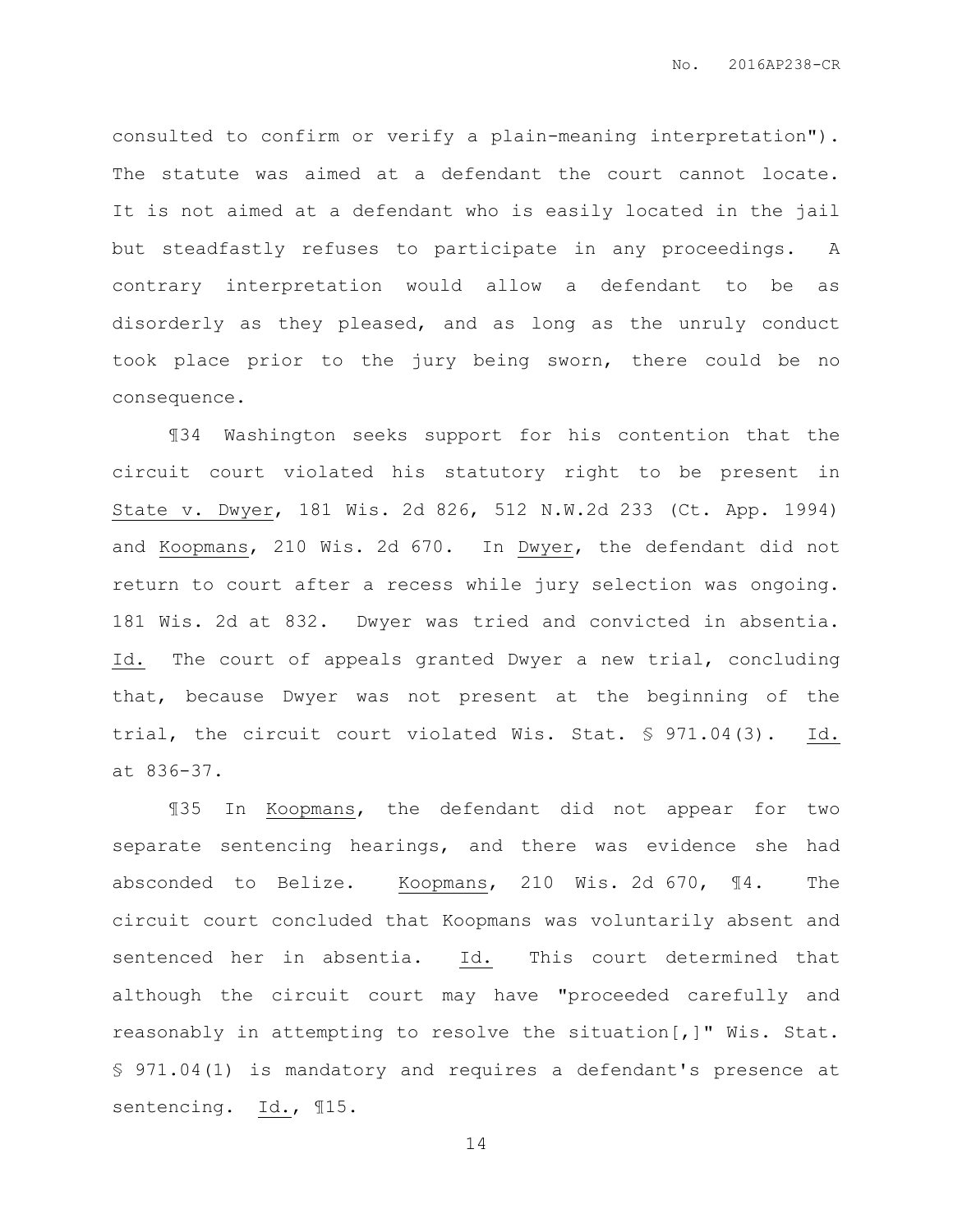¶36 Washington argues that Dwyer and Koopmans cut in his favor because like Washington, the defendants in both cases clearly chose not to be in court. However, Dwyer and Koopmans are forfeiture, not waiver cases. Although couched in terms of waiver, $12$  both of these cases present situations where the defendant did not make, on the record, any affirmative intentional relinquishment of the right to be present. Unlike Washington, who conveyed personal, on-the-record comments, the defendants in both Dwyer and Koopmans simply absconded. Rather than decline repeated offers to participate in proceedings, they merely practiced avoidance, which is exactly the situation Wis. Stat. § 971.04(3) addresses. See supra, ¶¶32-35.

B

¶37 Having determined that Wis. Stat. § 971.04(3) does not apply, we turn now to examine whether Washington waived his § 971.04(1) right to be present.

¶38 Wisconsin Stat. § 971.04(1) provides a defendant with the right to be present at certain proceedings. It states:

(1) Except as provided in subs. (2) and (3), the defendant shall be present:

- (a) At the arraignment;
- (b) At trial;

 $\overline{a}$ 

 $12$  This court has acknowledged that "cases sometimes use the words 'forfeiture' and 'waiver' interchangeably." State v. Ndina, 2009 WI 21, ¶29, 315 Wis. 2d 653, 761 N.W.2d 612. However, "the two words embody very different legal concepts." Id.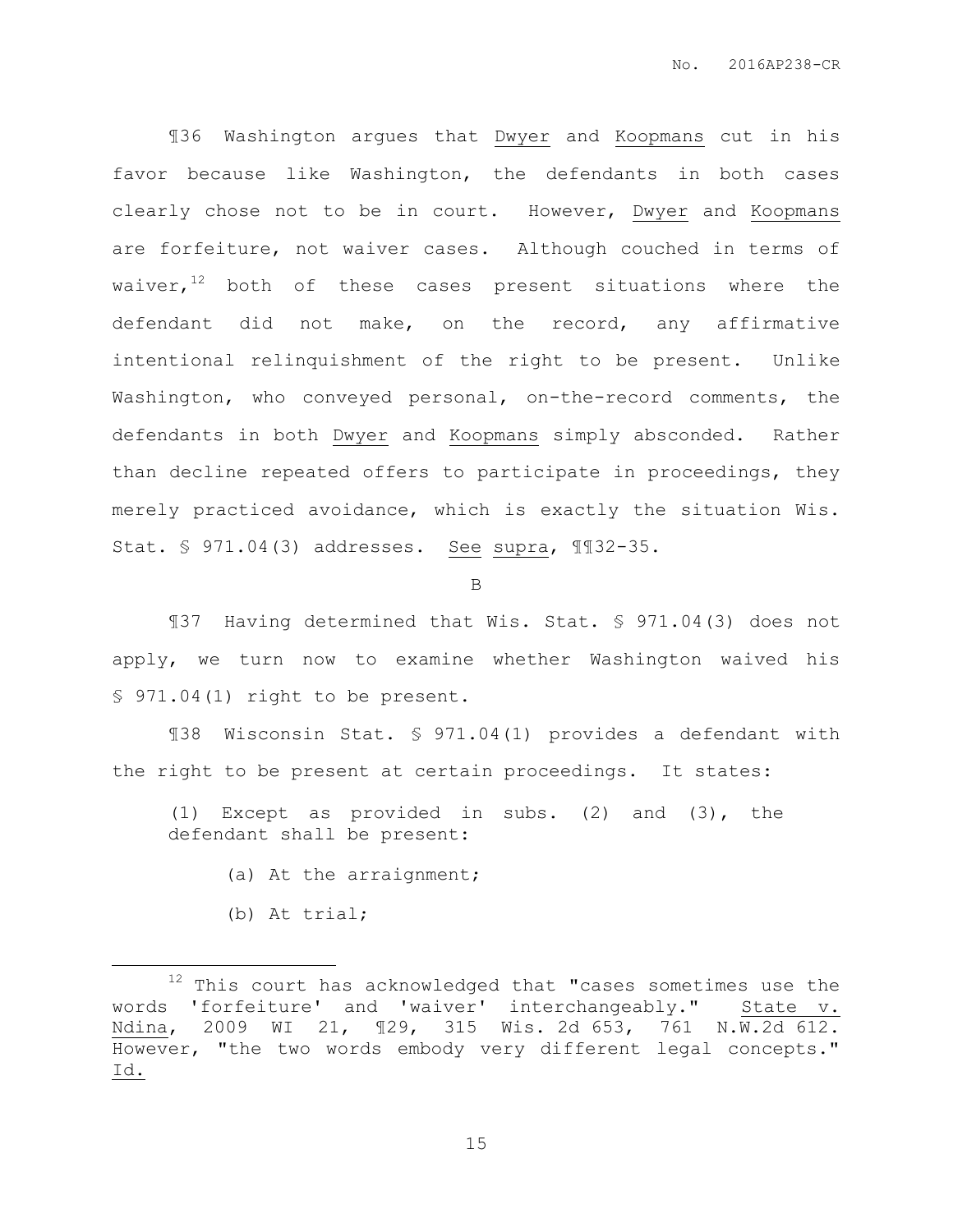(c) During voir dire of the trial jury;

(d) At any evidentiary hearing;

(e) At any view by the jury;

(f) When the jury returns its verdict;

(g) At the pronouncement of judgment and the imposition of sentence;

(h) At any other proceeding when ordered by the court.

¶39 Similar to the constitutional right to be present, a defendant may waive his or her statutory right to be present at certain proceedings enumerated in Wis. Stat. § 971.04(1). See Soto, 343 Wis. 2d 43, ¶40. Waiver can be either express or by conduct. See id., ¶45.

¶40 "Although a formal colloquy is often employed to show waiver, it is not the only way in which waiver may be shown." Id.,; see also, State v. Denson, 2011 WI 70, ¶66, 335 Wis. 2d 681, 799 N.W.2d 831. Determining whether there is waiver by conduct presents a fact intensive inquiry.

¶41 Turning to the facts of this case, the record demonstrates that Washington, by his conduct, waived his Wis. Stat. § 971.04(1) right to be present at trial. Washington repeatedly refused to participate in proceedings after being offered the opportunity numerous times.

¶42 After Washington "semi was removed and semi left on his own[,]" the circuit court indicated that it would periodically, over the course of the proceedings, "make inquiries as to whether he wishes to come back to the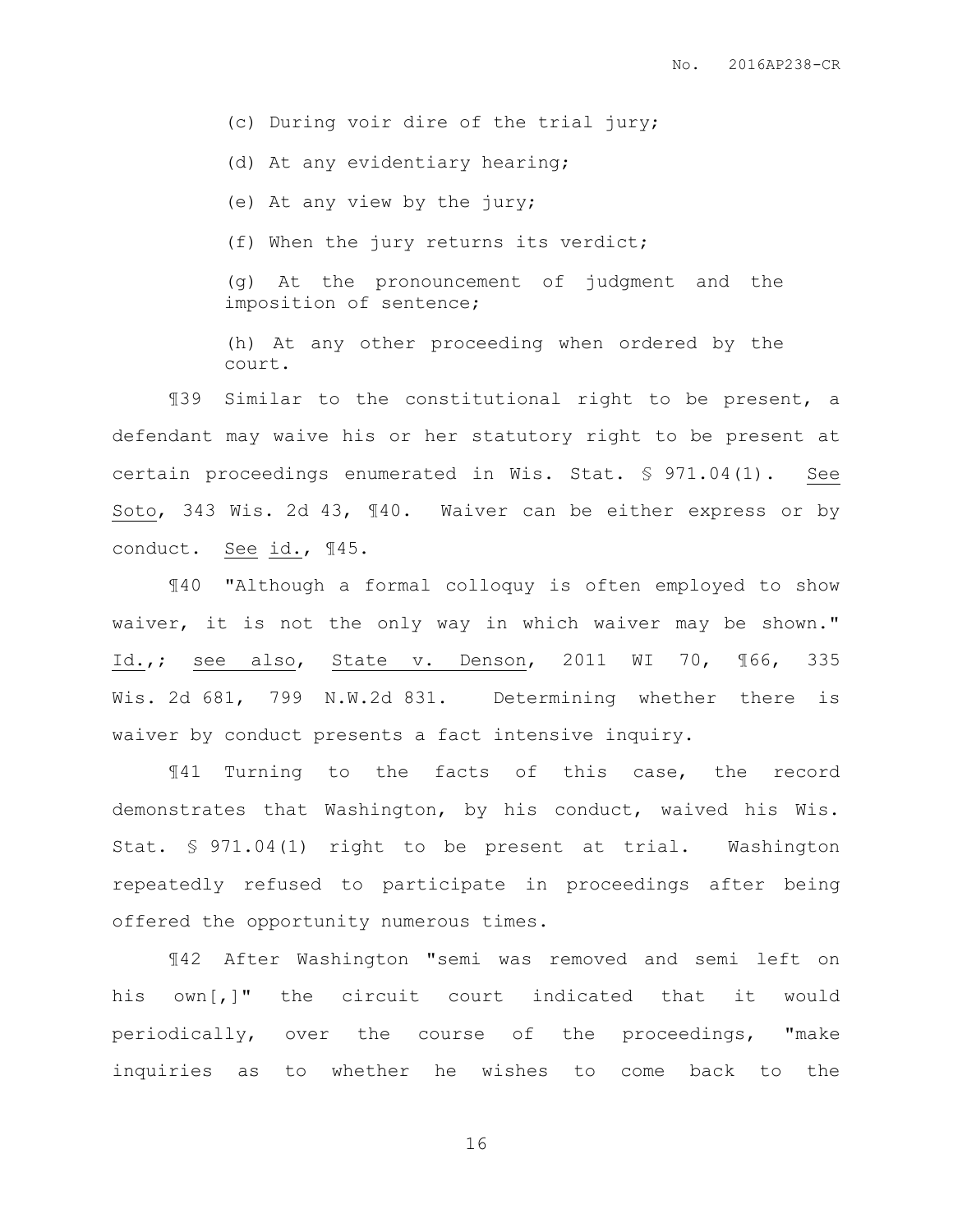courtroom[.]" He would also be given "reasonable opportunities" to confer with counsel during the course of trial. The circuit court followed through with this course of action.

¶43 Following Washington's last outburst and before jury selection, Washington was twice asked if he wanted to participate. First, the bailiff called the jail. The bailiff reported that "the officer upstairs asked Mr. Washington if he would like to come down and participate in his jury trial. Mr. Washington said no. No further comment."

¶44 Subsequently, Washington's counsel was "escorted up to the jail to be given the opportunity to confer with Mr. Washington if he is willing to come out of his cell[.]" After conferring with Washington, counsel reported back that "[h]e informed me he is not participating. I did explain to him the [c]ourt's ruling. He said he is not coming down to participate."

¶45 In response to Washington's reaffirmation of his refusal to participate, the circuit court crafted a jury instruction, indicating that Washington was not present, he had waived his constitutional right to be present, and "his absence must not influence [the jury's] verdict in any manner whatsoever." The circuit court read this instruction to the jury prior to voir dire, and reiterated during questioning of jurors that Washington's absence should have no effect on the jury's deliberations.

¶46 The next morning, the circuit court initiated proceedings by stating: "For the record I was advised earlier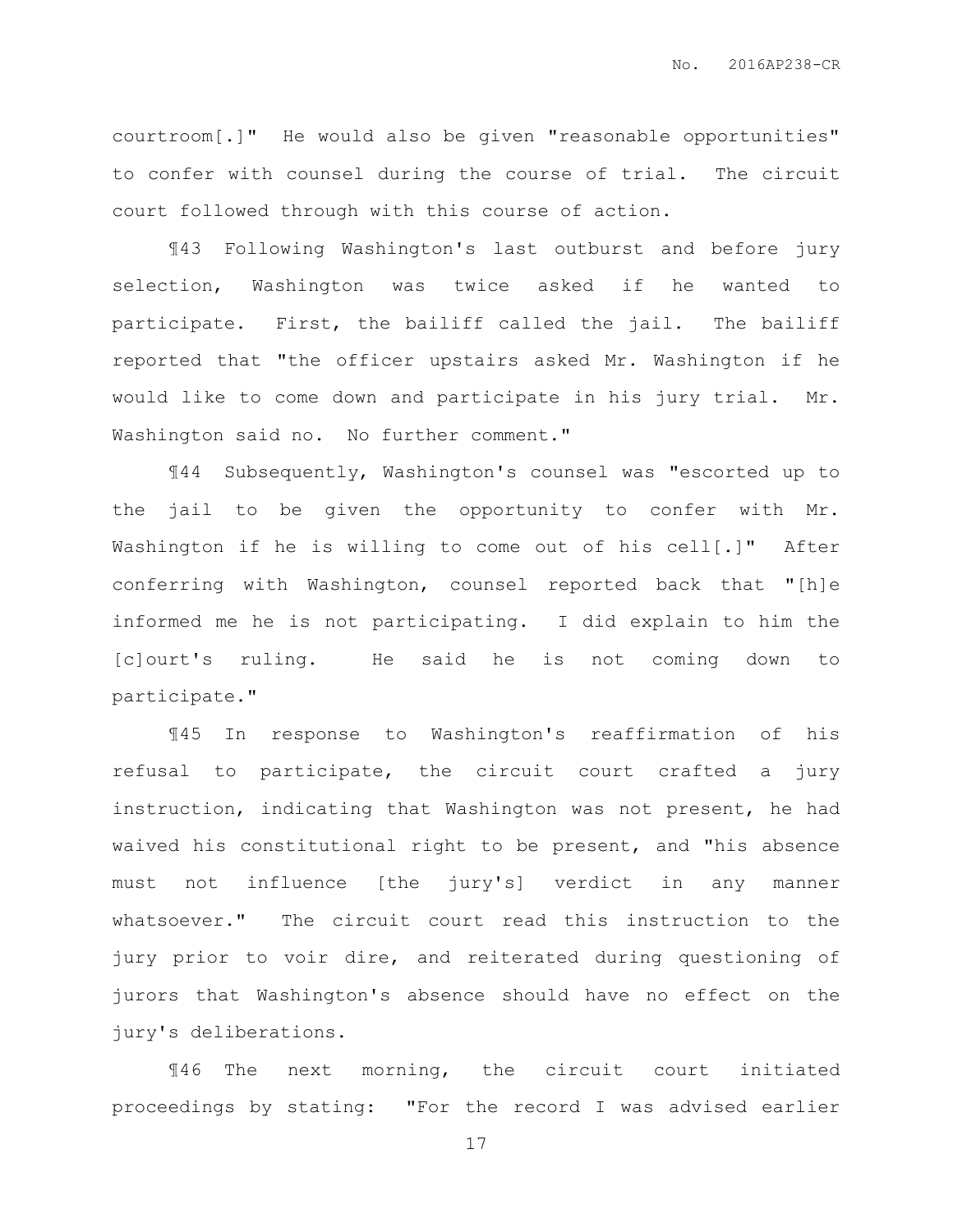this morning that when Mr. Washington was contacted by a corrections officer or deputy to inquire as to whether he would be coming down and willing to come down for trial today he indicated that he would not." Again, the circuit court gave Washington's counsel "the opportunity to go up to the jail to attempt to have contact with Mr. Washington and to discuss the matter with him." Washington's counsel reported that she "spoke with him and he informed [her] that he does not want to come down."

¶47 During a recess in testimony, counsel yet again met with Washington, and Washington again refused to participate. Counsel reported: "I did speak with Mr. Washington. He does not want to come down. He does not want to participate in the trial. I explained to him that we are approaching the point where he would have a constitutional right to testify on his own behalf. He stated he did not want to do that."

¶48 The circuit court responded: "All right, once again contact has been made with Mr. Washington. He's been given the opportunity to consult with his attorney and . . . been given the opportunity to appear here in court if he wishes to. Based upon his continuing attitude and conduct the [c]ourt finds that he continues to waive his constitutional right to be present."

¶49 After the close of testimony, the circuit court again instructed the jury that Washington's waiver of the right to be present "must not be considered by you in any way and it must not influence your verdict in any manner. You are not to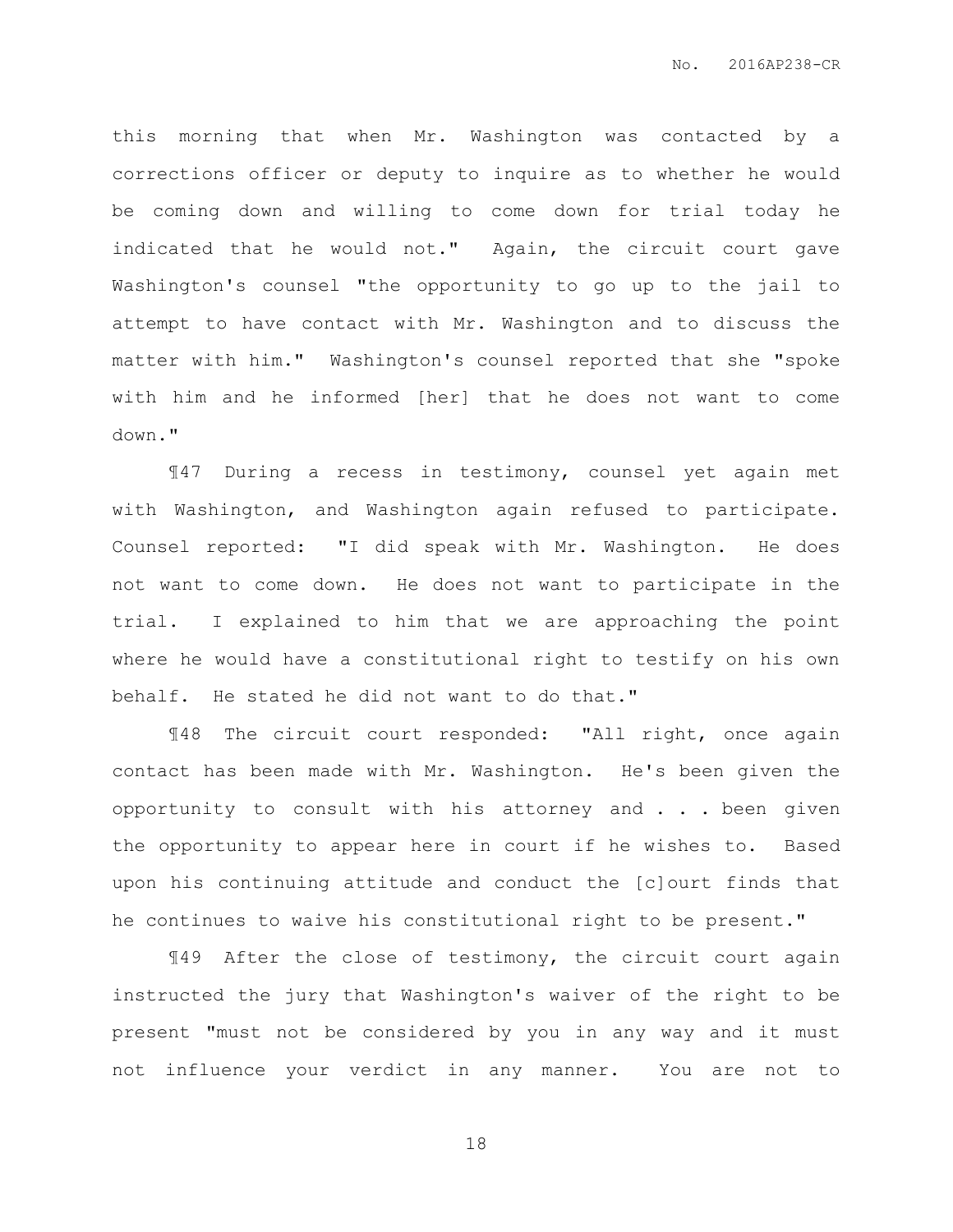speculate about or draw any inferences from Mr. Washington's waiver of his right to be present.  $13$ 

¶50 Washington was given one more opportunity to be present——for the reading of the verdict. The circuit court explained that "[p]rior to bringing the jury into the courtroom we have had a court officer contact jail personnel to inquire of Mr. Washington as to whether he would now come out of his cell and come down for purposes of receiving the verdict." Washington again refused to participate, indicating "very emphatically to personnel which was heard over the telephone by someone from this courtroom that he is not, does not wish to come down[.]".

¶51 Given this sequence of events and the repeated opportunities the circuit court afforded to Washington to participate in the trial, we conclude that Washington knowingly and voluntarily waived his statutory right to be present at trial. He knew he had the right to be present-counsel apprised him of that right on several occasions. Further, his relinquishment of the right was voluntary—he refused numerous invitations to participate over the course of the relatively short single day of trial. These circumstances demonstrate that Washington waived, rather than forfeited, the right to be present.

 $\overline{a}$ 

 $13$  Like the court of appeals, we commend the circuit court for taking numerous steps to ensure that the jury was not prejudiced by Washington's absence. See State v. Washington, 2017 WI App 6, ¶19, 373 Wis. 2d 214, 890 N.W.2d 592.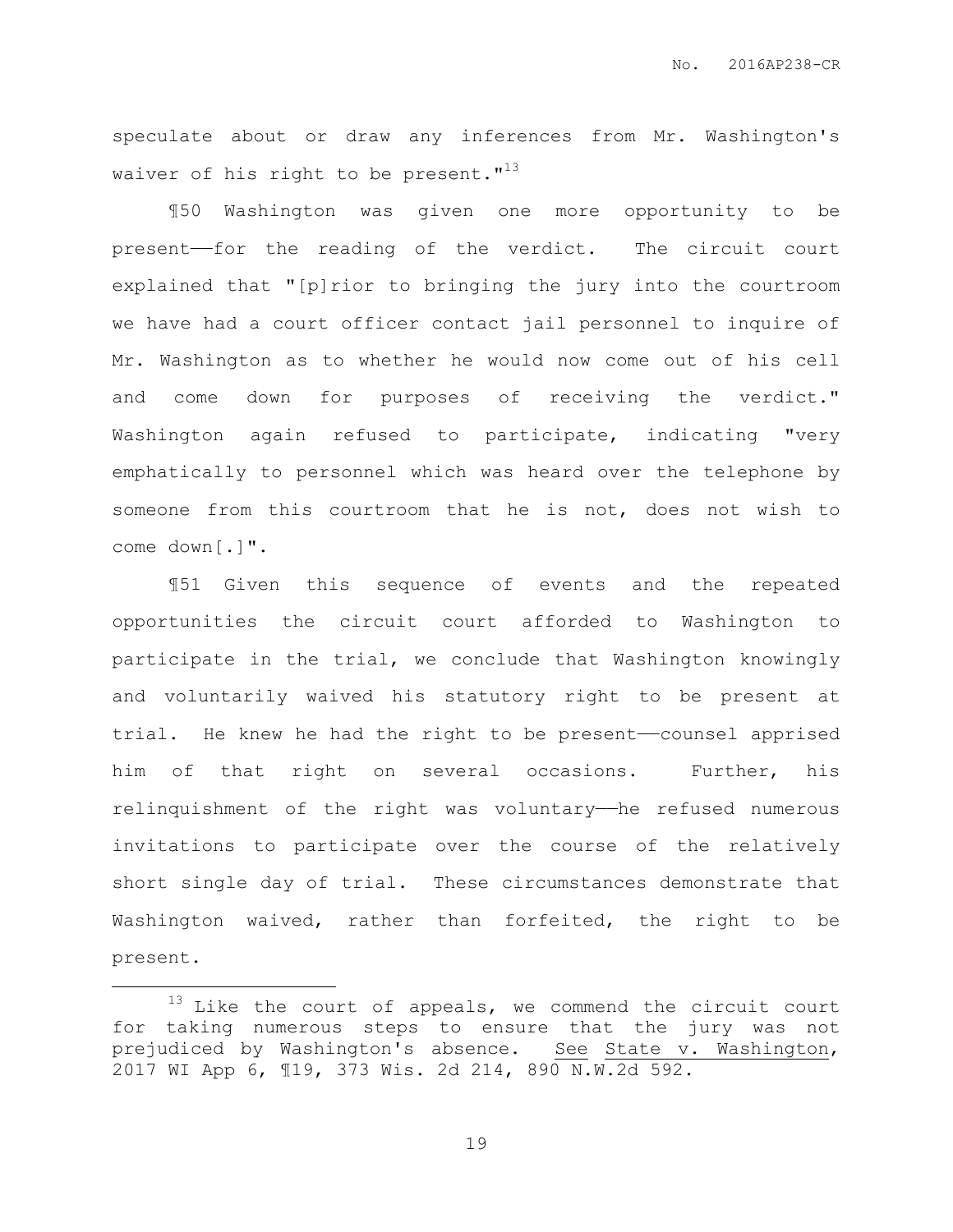IV

¶52 Although we do not find Washington's arguments persuasive, we once again emphasize that the best practice is to engage the defendant in a colloquy. A formal colloquy is by far the best practice to ensure that a defendant is knowingly, intelligently, and voluntarily waiving a right. State v. Klessig, 211 Wis. 2d 194, 206, 564 N.W.2d 716 (1997) (determining that a colloquy "is the clearest and most efficient means of insuring that the defendant has validly waived his right to the assistance of counsel, and of preserving and documenting that valid waiver for purposes of appeal and postconviction motions").

¶53 "[A] properly conducted colloquy serves the dual purposes of ensuring that a defendant is not deprived of his constitutional rights and of efficiently guarding our scarce judicial resources." Id. Indeed, a colloquy is required in some cases. See State v. Anderson, 2002 WI 7, ¶24, 249 Wis. 2d 586, 638 N.W.2d 301 (explaining that a colloquy is required to prove a valid waiver of the right to a jury trial); Klessig, 211 Wis. 2d at 206 (mandating the use of a colloquy in every case where a defendant seeks to waive the right to counsel and proceed pro se).

¶54 Consequently, in response to questions at oral argument regarding whether Washington should have been returned to the courtroom for a colloquy or if a court reporter should have been dispatched to his jail cell to record a colloquy, the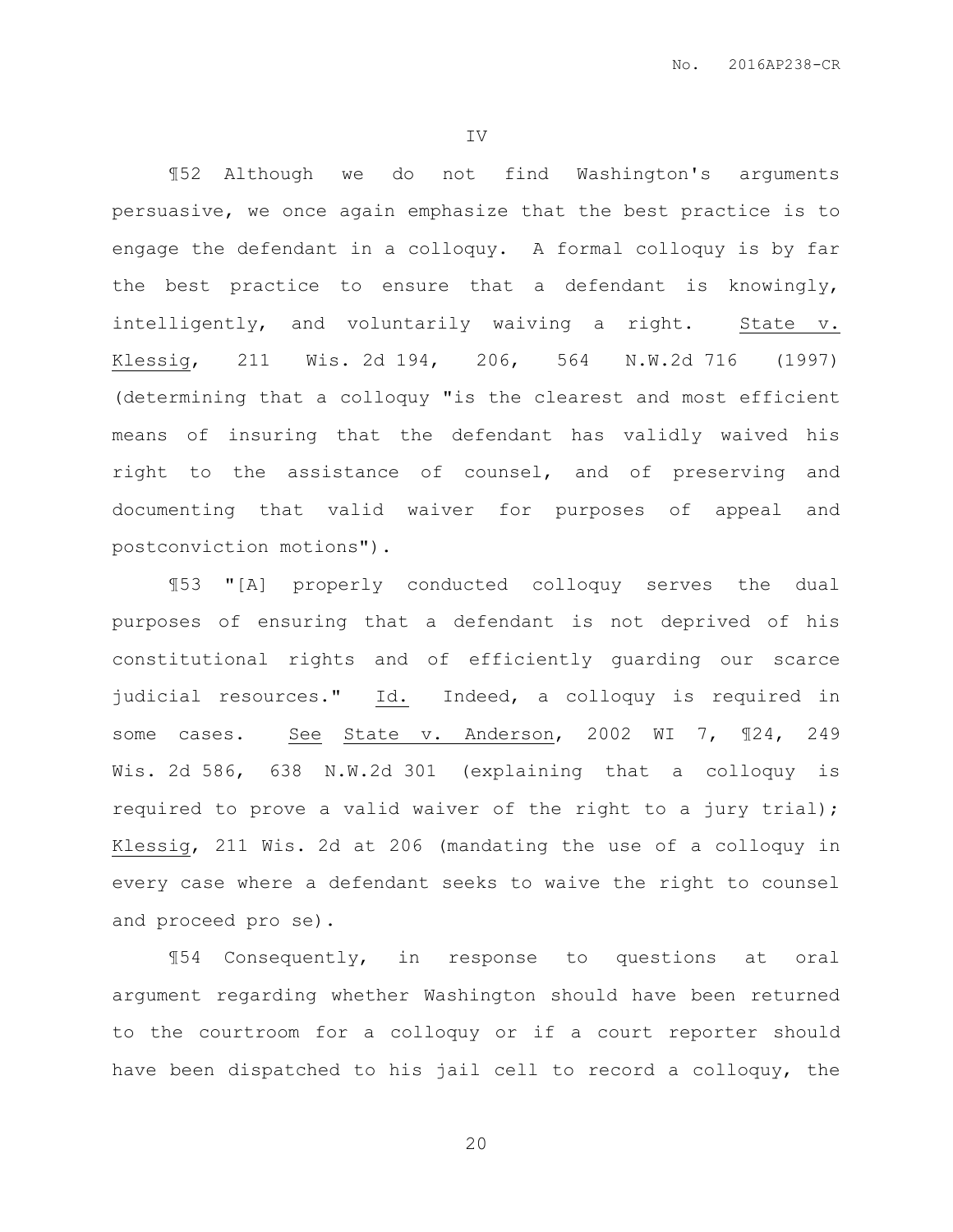State recognized that a colloquy is always preferable and the best practice.

¶55 The State further acknowledged the obvious efficiency and savings of court resources—had the circuit court engaged in such a colloquy, this case likely would not be before this court.<sup>14</sup> At oral argument, in response to a question from this court, the State's counsel asserted, with regard to best practices:

That's just a matter of . . . when I'm standing before this court and you're asking me where on the record is there a knowing, intelligent waiver, I wouldn't be here if there was, or none of us would be here, if there was . . . .

¶56 Under the circumstances of this case, we cannot fault the circuit court for failing to engage in a personal colloquy. Here, the circuit court's actions were sufficient and a colloquy was not required.

¶57 The circuit court, on the record, described Washington's manipulative history and disruptive behaviors. It explained that his demeanor was "physically aggressive and threatening." The court surmised that returning Washington to court for a colloquy may have placed court personnel, as well as Washington himself, in danger. See State v. Vaughn, 2012 WI App

 $\overline{a}$ 

 $14$  We observed in State v. Denson, as we do here, that an on-the-record colloquy is the "better practice." 2011 WI 70, ¶67, 335 Wis. 2d 681, 799 N.W.2d 831. Similarly, we recognized in Denson that "had the circuit court engaged Denson in an onthe-record colloquy regarding his right not to testify, this case likely would not be before us." Id.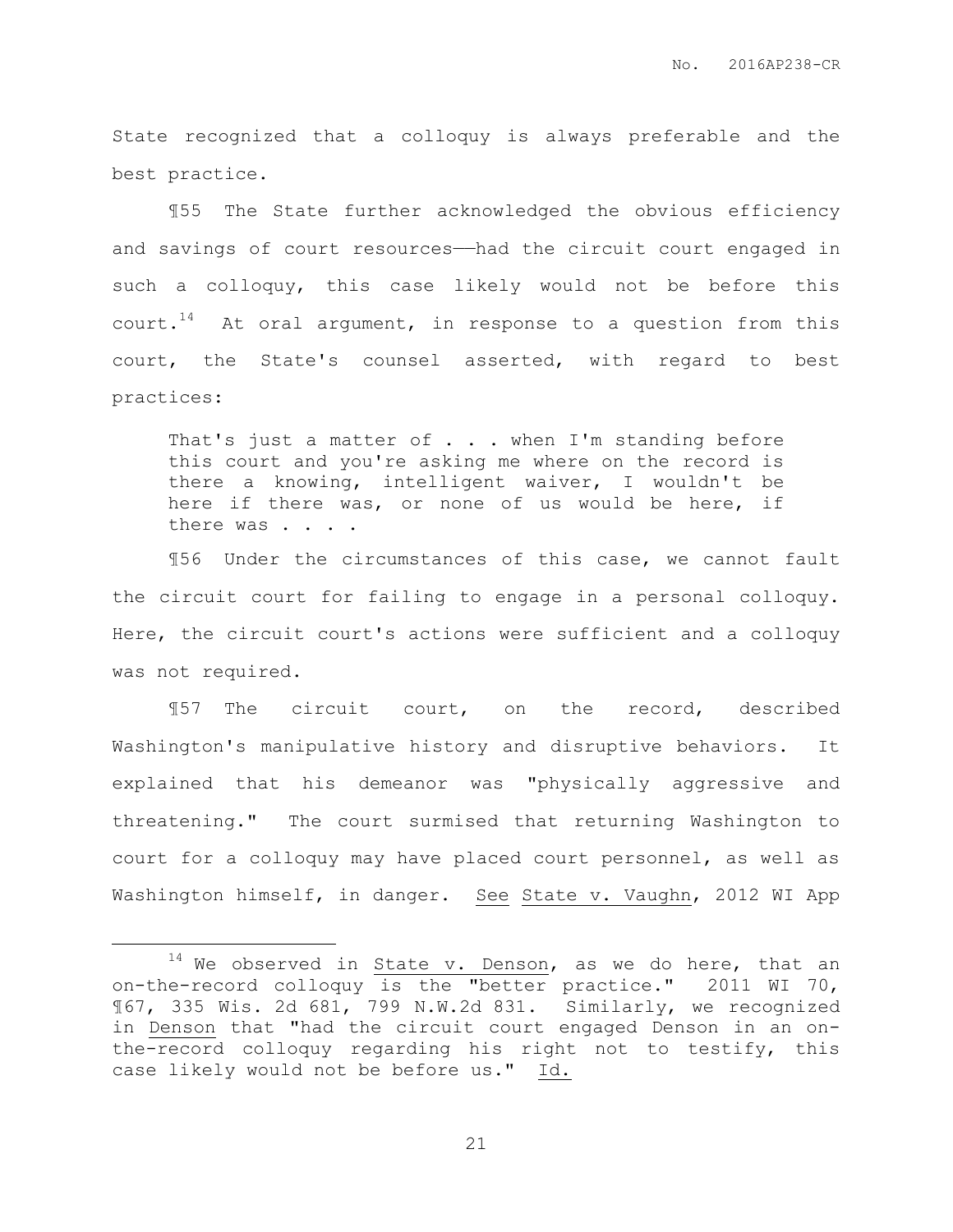129, ¶26, 344 Wis. 2d 764, 823 N.W.2d 543 ("we will not impose on the circuit courts a rule that not only would be pyrrhic in the sense that if an obstreperous defendant is dragged into court and still does not cooperate, dragging that defendant into court accomplishes nothing, but would also endanger everyone including the defendant").

¶58 In conclusion, we determine that Wis. Stat. § 971.04(3) does not apply here because it does not place any limitation on a defendant's ability to waive the right to be present at any portion of trial. We further determine that Washington, by his conduct, waived his § 971.04(1) right to be present at trial.

¶59 Accordingly, we affirm the decision of the court of appeals.

*By the Court.*—The decision of the court of appeals is affirmed.

¶60 SHIRLEY S. ABRAHAMSON, J., withdrew from participation.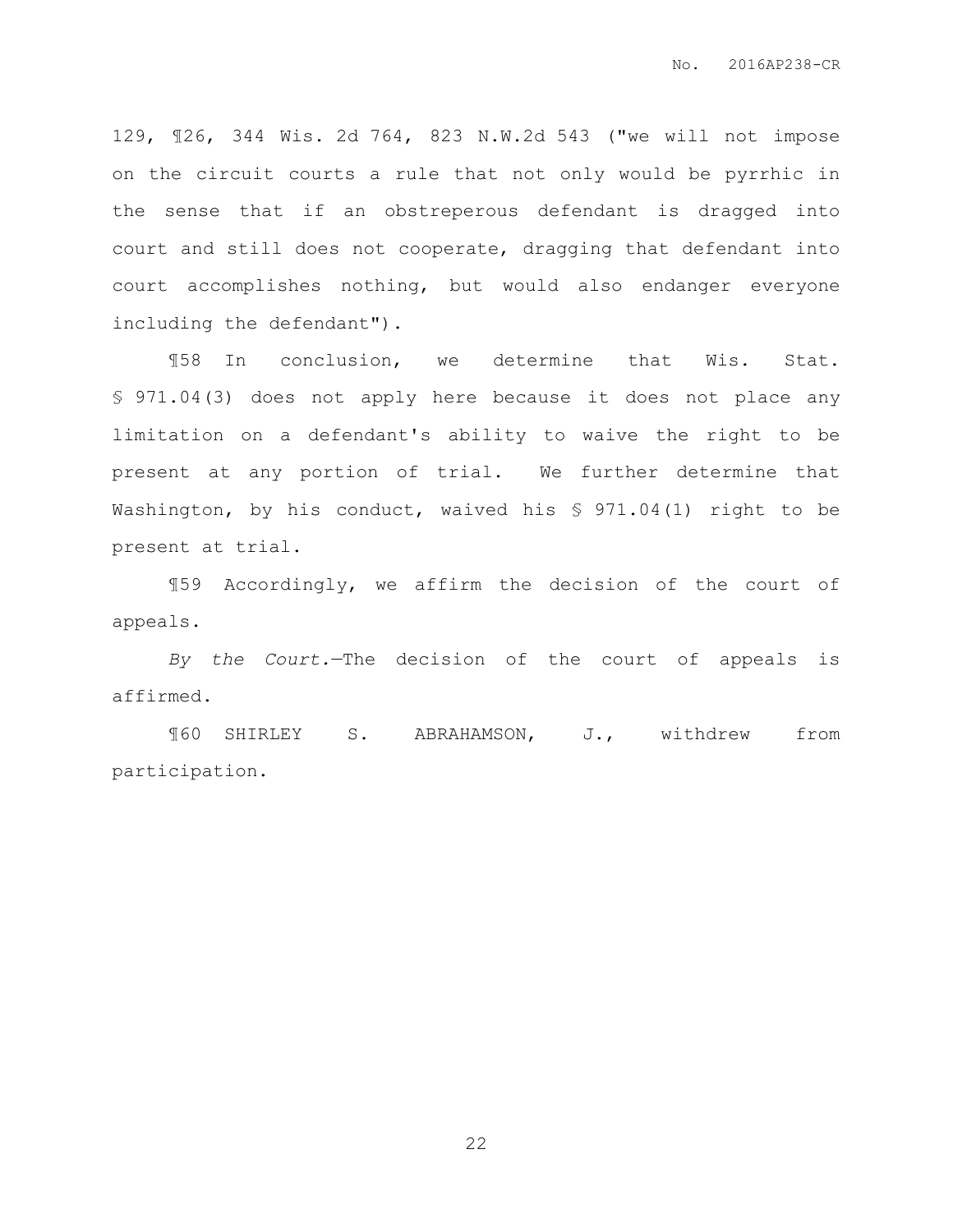¶61 MICHAEL J. GABLEMAN, J. *(concurring).* I agree with the mandate of the majority, and join the majority's reasoning; that is, I agree that a defendant may waive his right to trial at any time, as Washington did through his conduct.<sup>1</sup> However, I would go further and hold that Washington forfeited his right to be present at trial. I would reach this conclusion by adopting the definition of "at the beginning of trial," Wis. Stat. § 971.04(3), as "the day jury selection begins." This is how federal courts define "initially present at trial." See Federal Rule of Criminal Procedure 43(c)(1) (reciting the federal analogue to  $$ 971.04(3)$ .<sup>2</sup>

¶62 Currently, Wisconsin defines "at the beginning of trial" as "when . . . the jury is sworn." State v. Miller, 197 Wis. 2d 518, 521-22, 541 N.W.2d 153 (Ct. App. 1995). The Miller court reached its conclusion through a syllogism. Id. It noted that in State v. Gonzalez, "a jury trial commences with the administration of the jury's oath." Id. at 521 (quoting State v. Gonzalez, 172 Wis. 2d 576, 580, 493 N.W.2d 410 (Ct. App. 1992)) (emphasis added). The Miller court then reasoned that because the "beginning of trial" is when the trial "commences,"

 $\overline{a}$ 

 $1$  Accordingly, I join the majority opinion except footnote ten.

<sup>&</sup>lt;sup>2</sup> The majority puts significant stock in "beginning of trial" and "initially present at trial" being different words. Majority Op., ¶30 n.10. The fact that Wis. Stat. § 971.04(3) and Federal Rule of Criminal Procedure 43(c)(1) do not use identical language is a distinction without a difference as one cannot be "initially present at trial" unless the "beginning of trial" has occurred.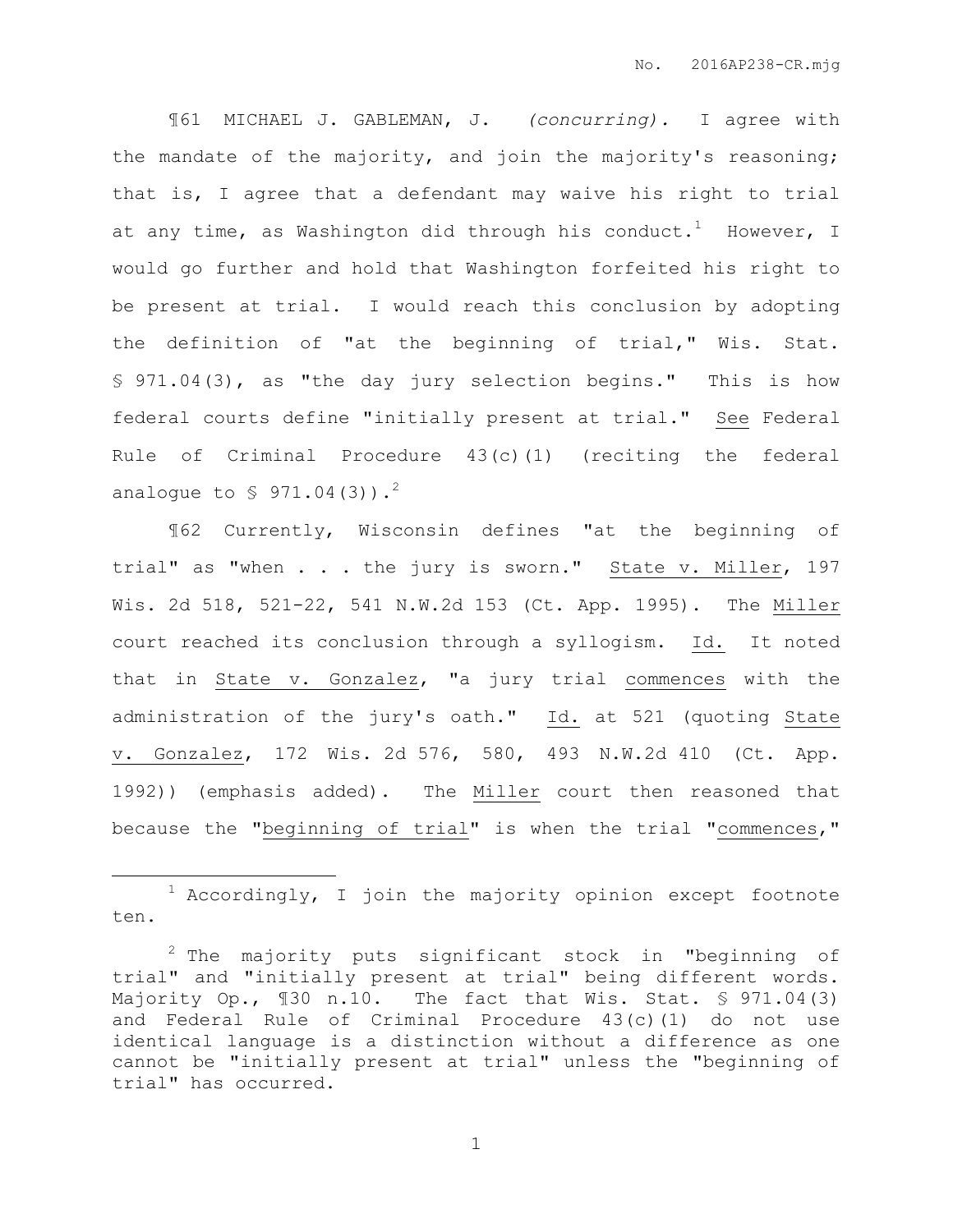id. (emphasis added), the "beginning of trial" is "when the jury is sworn." Id. at  $521-22.$ <sup>3</sup>

¶63 Conversely, federal courts define "initially present at trial" as "the day that jury selection begins." United States v. Benabe, 654 F.3d 753, 771-72 (7th Cir. 2011); accord United States v. Bradford, 237 F.3d 1306, 1309 (11th Cir. 2001) ("[E]very other circuit to address the issue . . . [has] held that a trial commences under Rule 43 when jury selection begins."). $4$ 

¶64 The right to be present at trial was considered so sacrosanct at common law that for many years it could not be lost in felony cases-whether by waiver or forfeiture.<sup>5</sup> Crosby v.

 $\overline{a}$ 

<sup>5</sup> "Although cases sometimes use the words 'forfeiture' and 'waiver' interchangeably, the words embody very different legal concepts. 'Whereas forfeiture is the failure to make the timely assertion of a right, waiver is the intentional relinquishment or abandonment of a known right.'" State v. Ndina, 2009 WI 21, ¶29, 315 Wis. 2d 653, 761 N.W.2d 612 (quoted source omitted). Because the majority adequately analyzes a defendant's ability to waive his right to be present at trial, I focus on the issue of forfeiture.

 $3$  The court also noted that jeopardy attaches when the jury is sworn. Id. at 522 (citing Wis. Stat. § 972.07(2)).

<sup>&</sup>lt;sup>4</sup> The Eleventh Circuit Court of Appeals has since made clear that the phrase "when jury selection begins" it used in United States v. Bradford, 237 F.3d 1306, 1309 (11th Cir. 2001) is substantively identical to the phrase "the day jury selection begins" used by the Seventh Circuit Court of Appeals in United States v. Benabe, 654 F.3d 753, 771-72 (7th Cir. 2011). United States v. Sterling, 738 F.3d 228, 236 (11th Cir. 2013) ("Reading Bradford . . . together with the persuasive reasoning of Benabe, we conclude that trial commences no later than on the day of jury selection, without respect to whether the defendant is present at the time prospective jurors enter the courtroom.").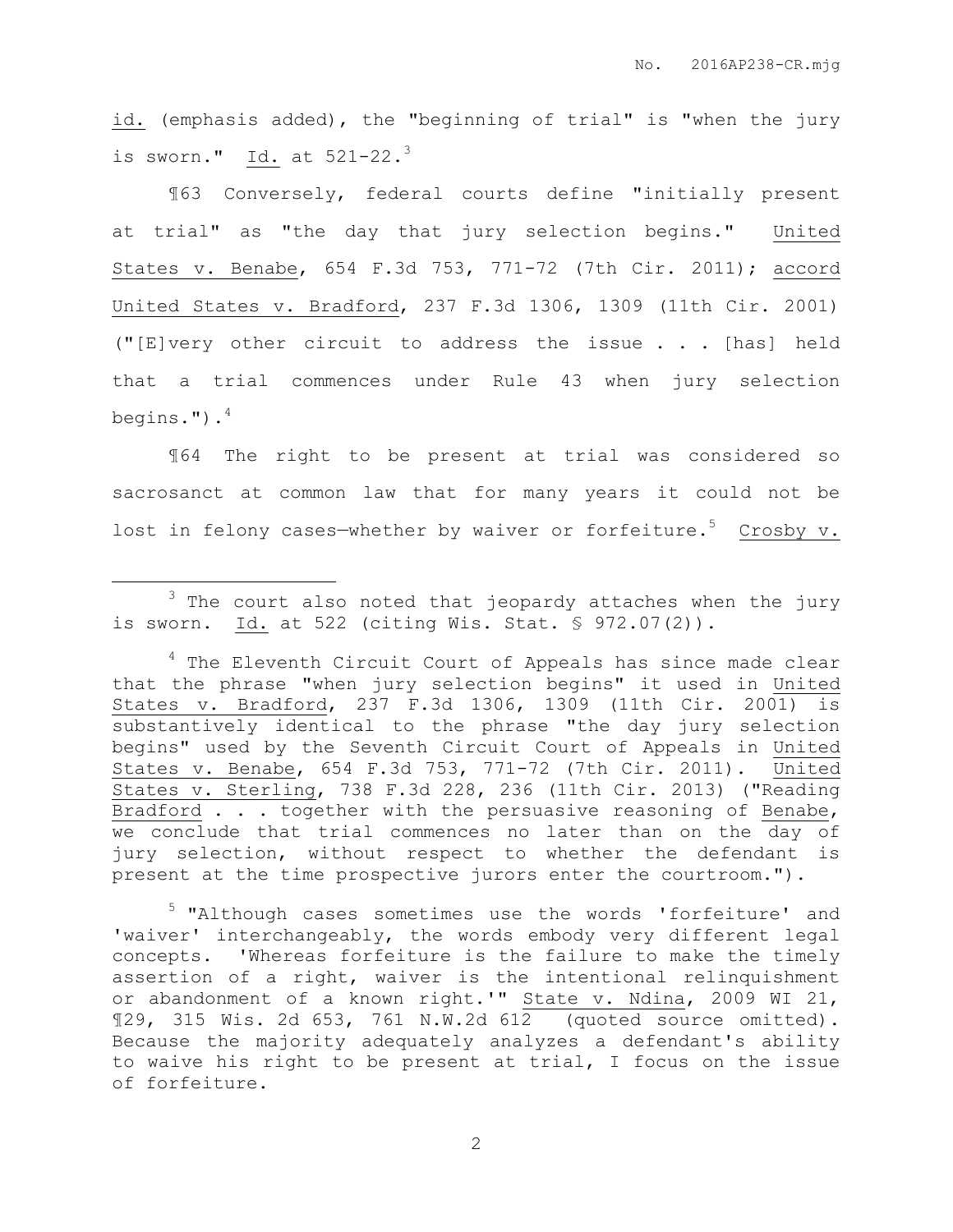United States, 506 U.S. 255, 259 (1993) (citing W. Mikell, Clark's Criminal Procedure 492 (2d ed. 1918)). Courts began recognizing a defendants' forfeiture<sup>6</sup> of that right due to efficiency concerns. Diaz v. United States, 223 U.S. 442, 457 (1912) ("It does not seem to us to be consonant with the dictates of common sense that an accused person, being at large upon bail, should be at liberty, whenever he pleased, to withdraw himself from the courts of his country and to break up a trial already commenced.") (quoting Falk v. United States, 15 App. D.C. 446, 454 (1899)). Rule 43(c)(1) codified this holding. See Crosby, 506 U.S. at 259-60. Wisconsin similarly seeks to balance the right of one accused of criminal conduct to be present at trial with efficiency concerns. State v. Dickson, 53 Wis. 2d 532, 545-46, 193 N.W.2d 17 (1972) (construing prior version of Wis. Stat. § 971.04).

¶65 Defendants may forfeit their right to be present after, but not before, trial begins because "the costs of suspending a proceeding already under way will be greater than the cost of postponing a trial not yet begun." Crosby, 506 U.S. at 261; see also Illinois v. Allen, 397 U.S. 337, 349 (1970) (Brennan, J., concurring) ("there can be no doubt whatever that the governmental prerogative to proceed with a trial may not be defeated by conduct of the accused that prevents the trial from

 $\overline{a}$ 

 $6$  Though the federal courts use the term "waiver," a plain reading shows they use waiver to encompass both waiver and forfeiture. See, e.g., Falk v. United States, 15 App. D.C. 446, 460 (1899).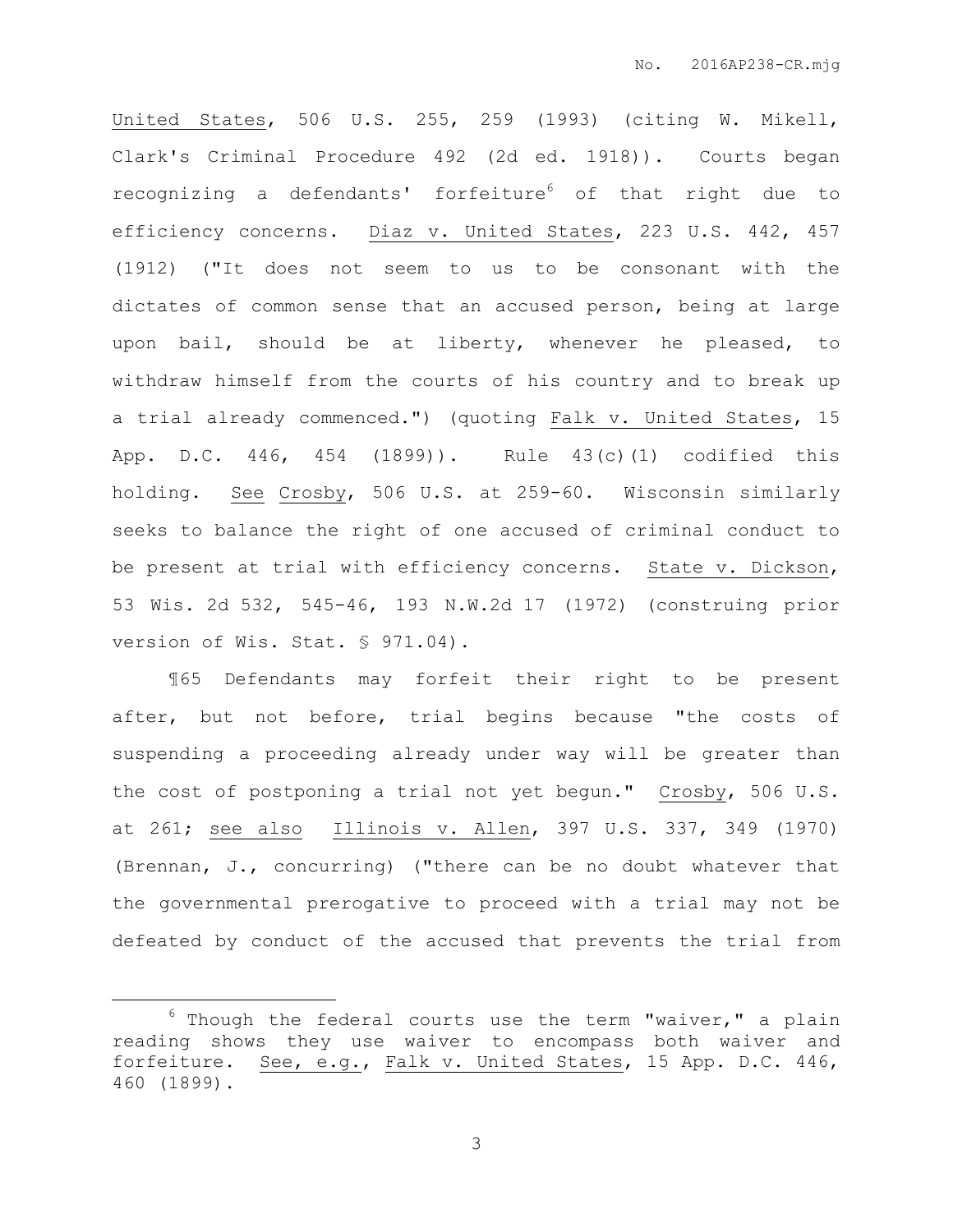going forward").<sup>7</sup> The balance between the rights of a defendant and judicial efficiency are better met by the federal rule than by the Miller holding. Under Miller, a jury panel could be assembled, brought into the courtroom, and put through voir dire, yet be rendered unnecessary if the defendant chooses to absent himself before the jury is sworn. State v. Koopmans, 210 Wis. 2d 670, 679, 563 N.W.2d 528 (1997).

¶66 This result is as absurd as it is wasteful. Like the First and Seventh Circuit Courts of Appeal, I find that "the concept that a defendant could go through trial proceedings to the point of selecting the entire jury and then, perhaps because he was dissatisfied with the complement thereof, freely depart, does not appeal to" me. Benabe, 654 F.3d at 772 (quoting United States v. Miller, 463 F.2d 600, 603 (1st Cir. 1972)). The reality is "[m]odern American courts simply do not have the luxury of time to indulge the obstructionist tactics of these defendants. Budgets, calendars, and administrative capacities are already too strained." Benabe, 654 F.3d at 770.

¶67 The time has come to overrule State v. Miller, 197 Wis. 2d 518, 521-22, 541 N.W.2d 153 (Ct. App. 1995), and interpret Wis. Stat. § 971.04(3) consistent with Federal Rule of Criminal Procedure  $43(c)(1)$ . In addition to furthering our general policy of interpreting state provisions consistent with their federal counterparts, this also presents the most logical balance between honoring the rights of those charged with

 $\overline{a}$ 

 $7$  This language was quoted approvingly in Taylor v. United States, 414 U.S. 17, 20 (1973) (per curiam).